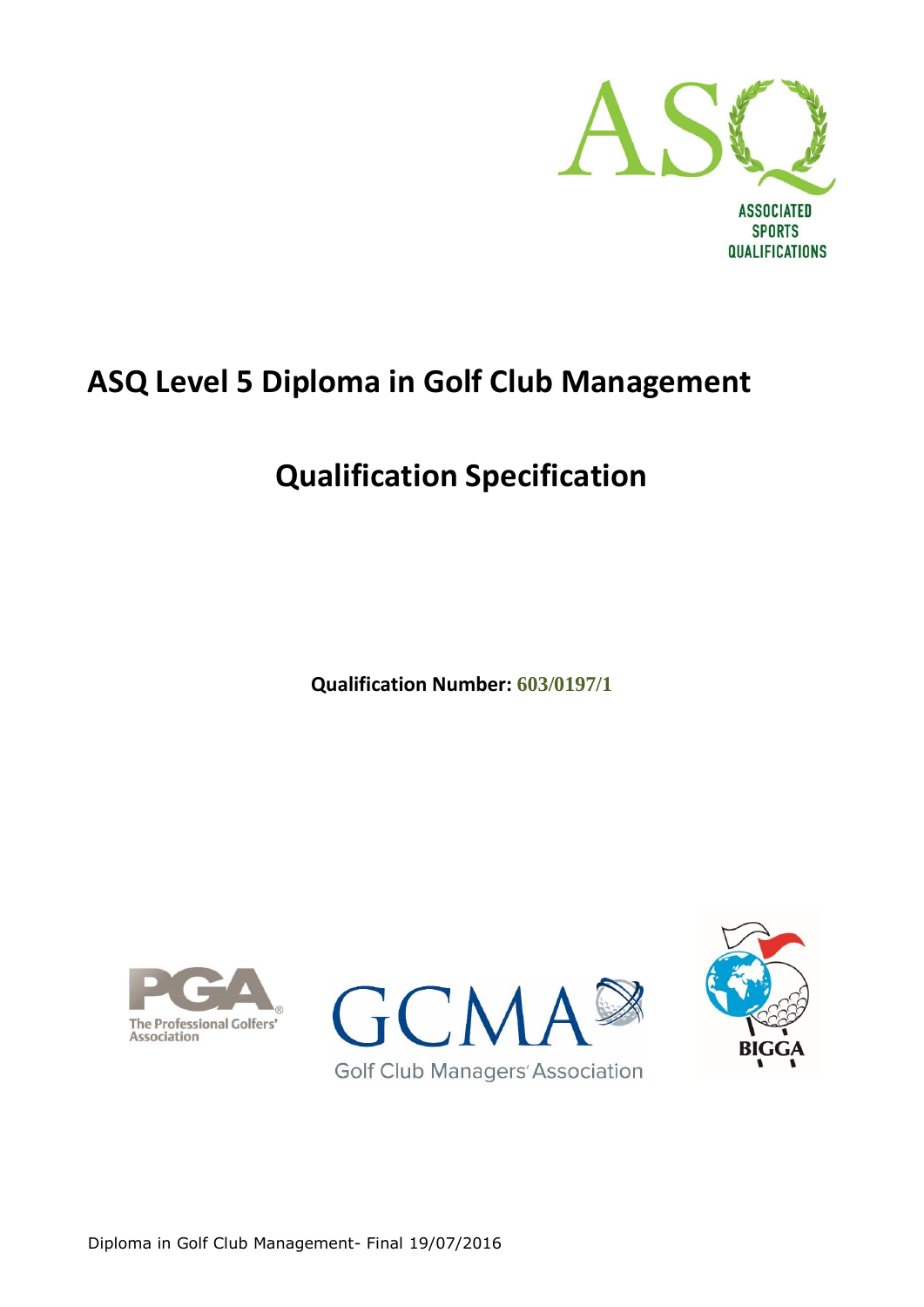### **Contents**

#### **Disclaimer:**

Every effort has been made to ensure that the information contained in this document is true and correct at the time of going of production. However, ASQ products and services are subject to continuous development and improvement and the right is reserved to change products and services from time to time. ASQ cannot accept liability for omissions or inaccuracy arising from the use of information in this publication.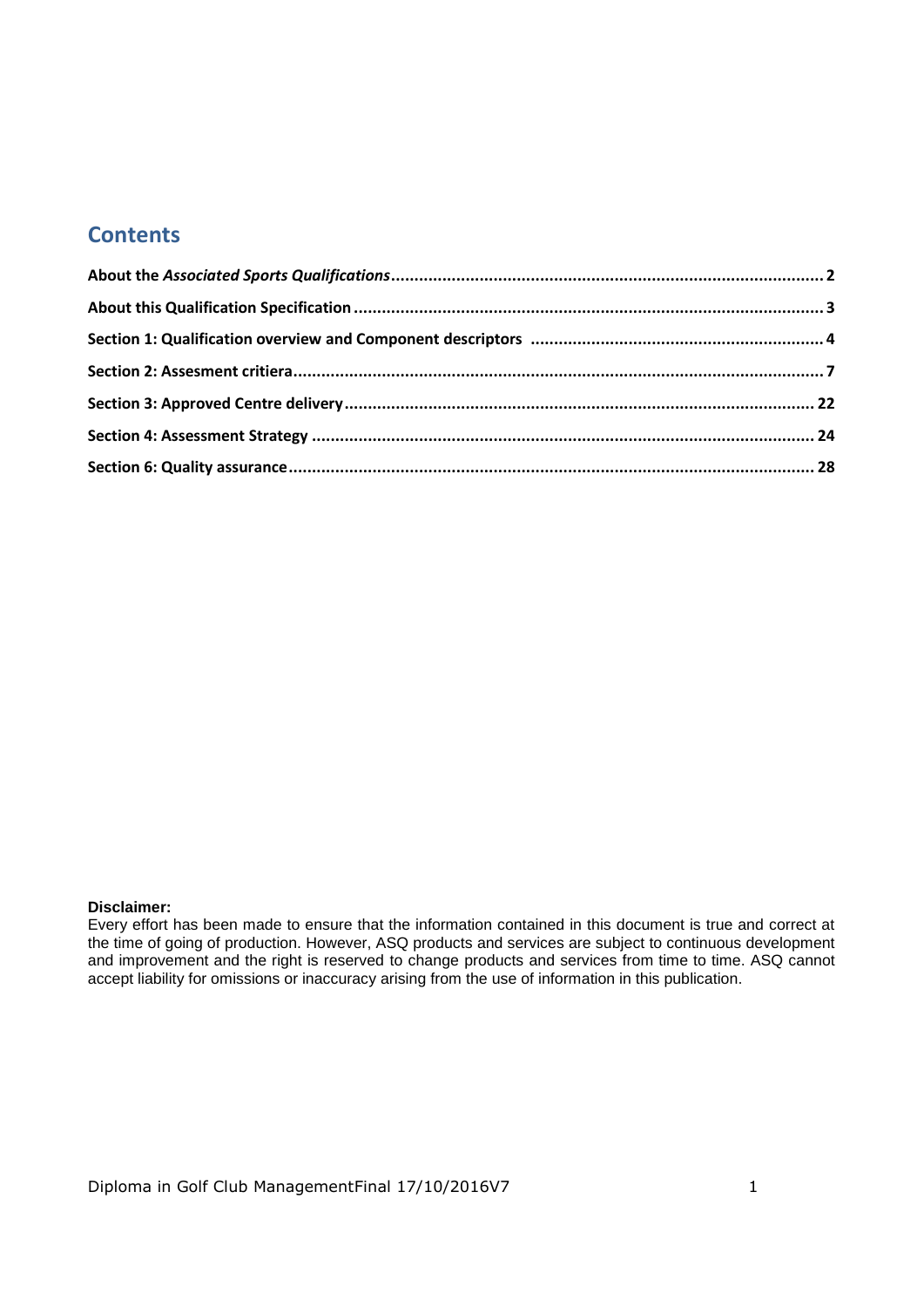# <span id="page-2-0"></span>**About the Associated Sports Qualifications**

Associated Sports Qualifications (ASQ) is an approved and regulated awarding organisation providing a qualification awarding service to National Governing Bodies of sport or recognised Lead Bodies within the sport and leisure industry. We are based on the site of The Belfry Hotel, near Sutton Coldfield, at the home of the Professional Golfers' Association National Training Academy.

An Independent Limited Liability Partnership<sup>1</sup>, ASQ provides a high quality awarding service for qualifications within the sport and leisure industry working with key industry partners including The PGA, GCMA and BIGGA to date.

Approved by Qualification Regulators, we are committed to ensuring high standard, cost effective quality assurance on behalf of our partners, customers and learners.

#### ASQ's Vision:

-

To provide a qualification awarding service to sport 'National Governing Bodies' or sport 'Lead Bodies' that have:

- A strong desire to influence the content and quality of qualifications within their own sport to ensure that they are fit for purpose
- A desire and capability to provide the necessary expertise to facilitate the development, implementation and ongoing monitoring of the qualifications
- A willingness to underwrite the financial implications of their actions and forecasted uptake of the qualifications
- The capacity to deliver and assess the qualifications to the required ASQ and regulatory standards.

#### *ASQ's Mission:*

*To provide 'National Governing Bodies' for sport or 'Lead Bodies' for sport with qualifications which are relevant and fit for purpose through a quality assured and cost effective qualification awarding service.*

Contact details:

*Associated Sport Qualifications* Ping House The Belfry Sutton Coldfield B76 9PW

Tel: 01676 477866 Website: www.asq.org.uk E-mail: info@asq.org.uk

Diploma in Golf Club ManagementFinal 17/10/2016V7 2 <sup>1</sup> ASQ LLP Registered in England number OC361185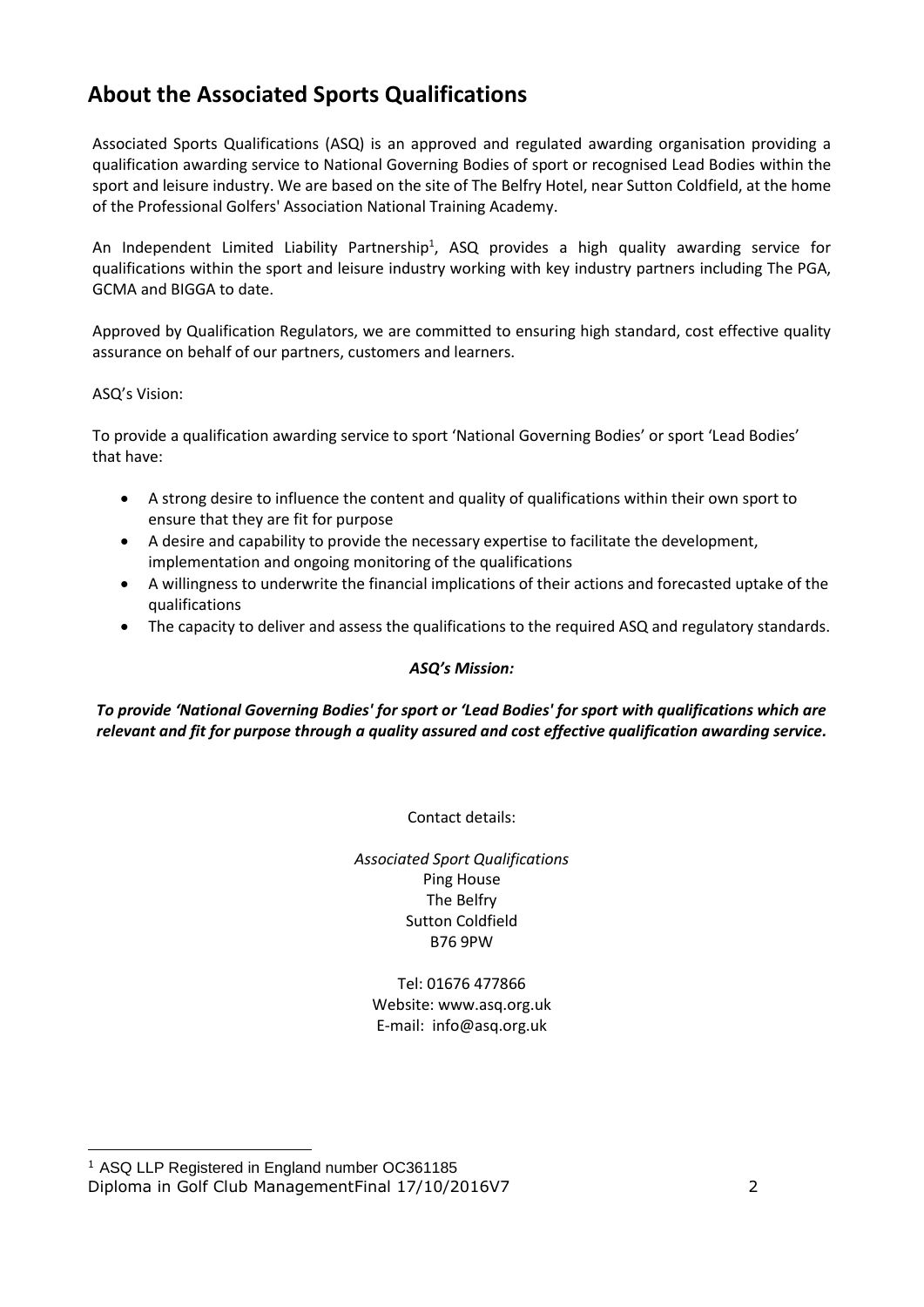# <span id="page-3-0"></span>**About this qualification specification**

Welcome to the qualification specification for the ASQ Level 5 Diploma in Golf Club Management (VRQ). This qualification specification is written to guide ASQ Approved Centres through the process of administration, preparation, delivery and assessment of the qualification. Any training provider or organisation that wishes to deliver an ASQ awarded qualification must be able to fulfil specific requirements as set out by ASQ Approved Centre Handbook. Training providers or organisations that satisfy these requirements are referred to as Approved Centres. **Only** ASQ Approved Centres can offer ASQ qualifications to learners. (Please refer to ASQ website for centre approval process and application.) This introductory section of the document explains what information is included within this qualification specification.

### **Section 1**

Qualification overview – provides a general overview of the qualification, the structure of the qualification with respects to the units included within the qualification and general information about the assessment requirements of the qualification.

#### **Section 2**

Assessment criteria – provides the detail associated with the elements to be assessed within the qualification.

#### **Section 3**

Approved centre delivery – provides Approved *Centres* with guidance and information about the delivery of the qualification. This includes guidance on the design of the learning programme that Approved Centres can offer to learners, the support that Approved *Centres* should offer to learners, the learning resources that can provide information to learners and the facility and resource expectations of Approved *Centres* delivering the qualification.

#### **Section 4**

Assessment – provides the detailed assessment strategy for the qualification, including guidance for Approved *Centres* on the methods to be used and what assessments are required to satisfy the requirements of the qualification.

#### **Section 5**

Workforce criteria – provides Approved *Centres* with information about the workforce requirements for the delivery and assessment of the qualification. This is focussed on the tutor / assessor roles providing appropriate information about the skills-set, qualifications and knowledge required for the roles; and, guidance on professional development (or CPD) for the roles.

#### **Section 6**

Quality assurance – provides information and guidance to Approved *Centres* about the quality assurance policies and procedures expected for the successful delivery of the qualification.

#### **Note:**

#### **Circulation of Qualification Specification**

ASQ Qualification Specifications are provided to centres that are approved by ASQ to offer these qualifications. They should not be circulated outside of the centre. It may also be useful to make available the qualification outline to learners therefore this information (if required) should be extracted from the Qualification Specifications rather than providing candidates with the complete document.

The qualification specification should be read in conjunction with ASQ Approved Centre Handbook.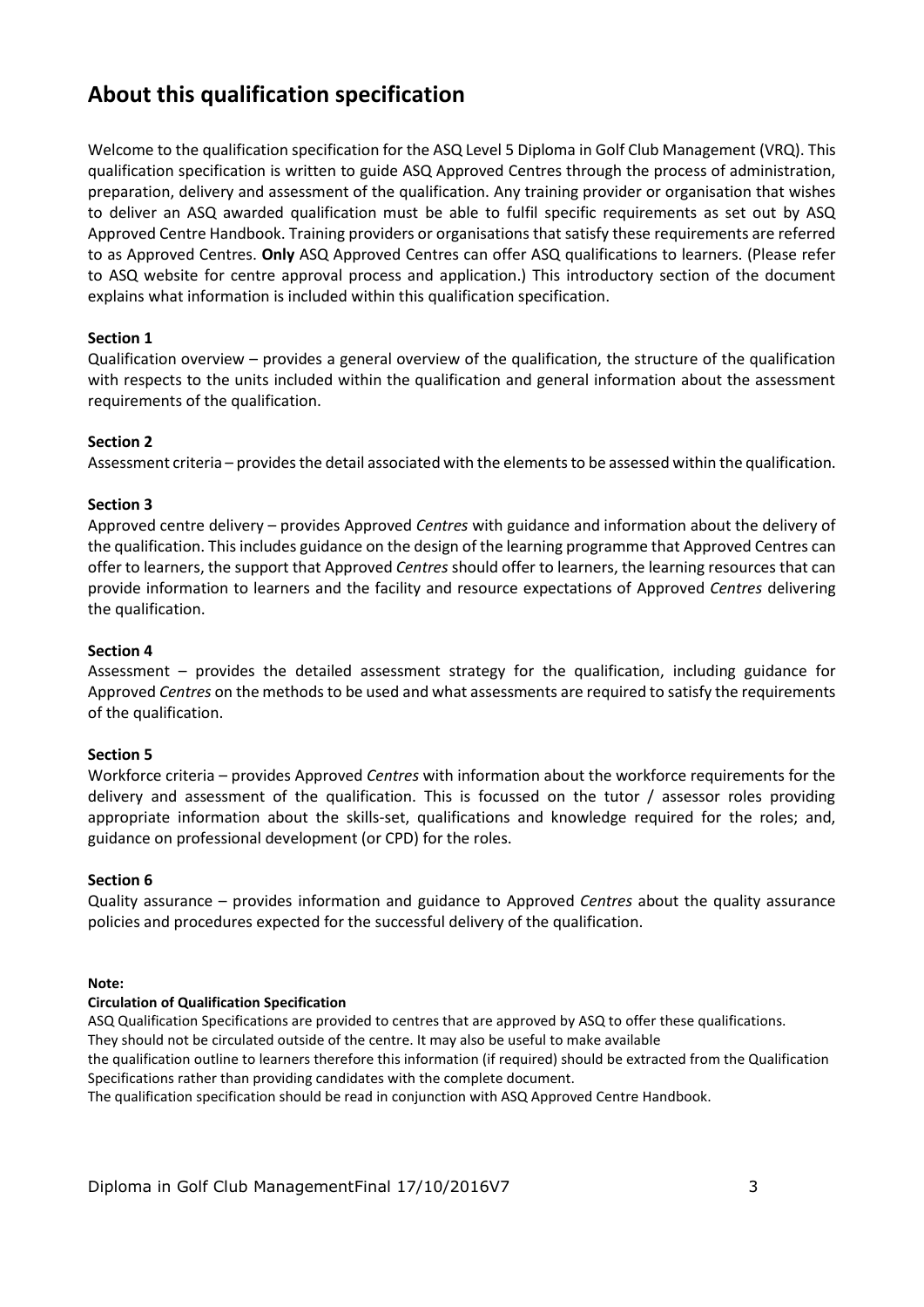## <span id="page-4-0"></span>**Section 1: Qualification overview**

| <b>Qualification:</b>                                  | ASQ Level 5 Diploma in Golf Club Management                                                                                                                                                                                                                                                                                                                                           |  |  |  |  |
|--------------------------------------------------------|---------------------------------------------------------------------------------------------------------------------------------------------------------------------------------------------------------------------------------------------------------------------------------------------------------------------------------------------------------------------------------------|--|--|--|--|
| <b>Qualification Number:</b>                           | 603/0216/1                                                                                                                                                                                                                                                                                                                                                                            |  |  |  |  |
| <b>Total qualification time</b>                        | 471                                                                                                                                                                                                                                                                                                                                                                                   |  |  |  |  |
| <b>Guided Learning Hours (GLH):</b>                    | 63 Hours that are made up of contact time with a<br>teacher/assessor referred to as guided learning hours.                                                                                                                                                                                                                                                                            |  |  |  |  |
| <b>Credit value</b>                                    | 48                                                                                                                                                                                                                                                                                                                                                                                    |  |  |  |  |
| Valid from:                                            | Operational start is from October 2016                                                                                                                                                                                                                                                                                                                                                |  |  |  |  |
| <b>Period of registration</b><br><b>Pre-requisites</b> | 3 years<br>Learners must be at least 19 years old. Educated normally<br>to a standard of QCF/RQF Level 3 or equivalent. Vocational<br>experience is desirable, not essential.<br>A commitment to attend specified induction dates.<br>Member of Golf Club Managers Association<br>Regarding access to the qualifications it is the Approved<br>Centres responsibility to ensure that; |  |  |  |  |
|                                                        | They are made available to everyone who is capable<br>$\bullet$<br>of reaching the required standards.<br>There should be Equal opportunities for all wishing<br>$\bullet$<br>to access the qualifications                                                                                                                                                                            |  |  |  |  |

Approved Centres should review the prior qualifications and experience of each learner and consider whether they provide the necessary foundations to undertake the programme of study at level 5.

### **Qualification objective**

The ASQ Level 5 Diploma in Golf Club Management is a vocationally-related qualification that provides learners with an opportunity to study and be assessed in both the practical (where this can be applied) and theoretical aspects of Golf Club Management within the Golf industry.

The qualification will develop learner's skills and knowledge in the role of a Golf Club Manager. Specifically the qualification aims to develop competency in Managing Golf Operations, Leading and Managing People, Finance, Legislation, Change, Innovation and Growth, Marketing and developing Social Responsibility all within the context of managing a golf club. The qualification will also develop personal and enterprise behaviours.

The qualification has been developed in partnership with The Golf Club Management Association (GCMA) The Professional Golfers' Association (PGA), and the British and International Golf Green keepers Association (BIGGA)

The qualification is offered in the medium of English Language.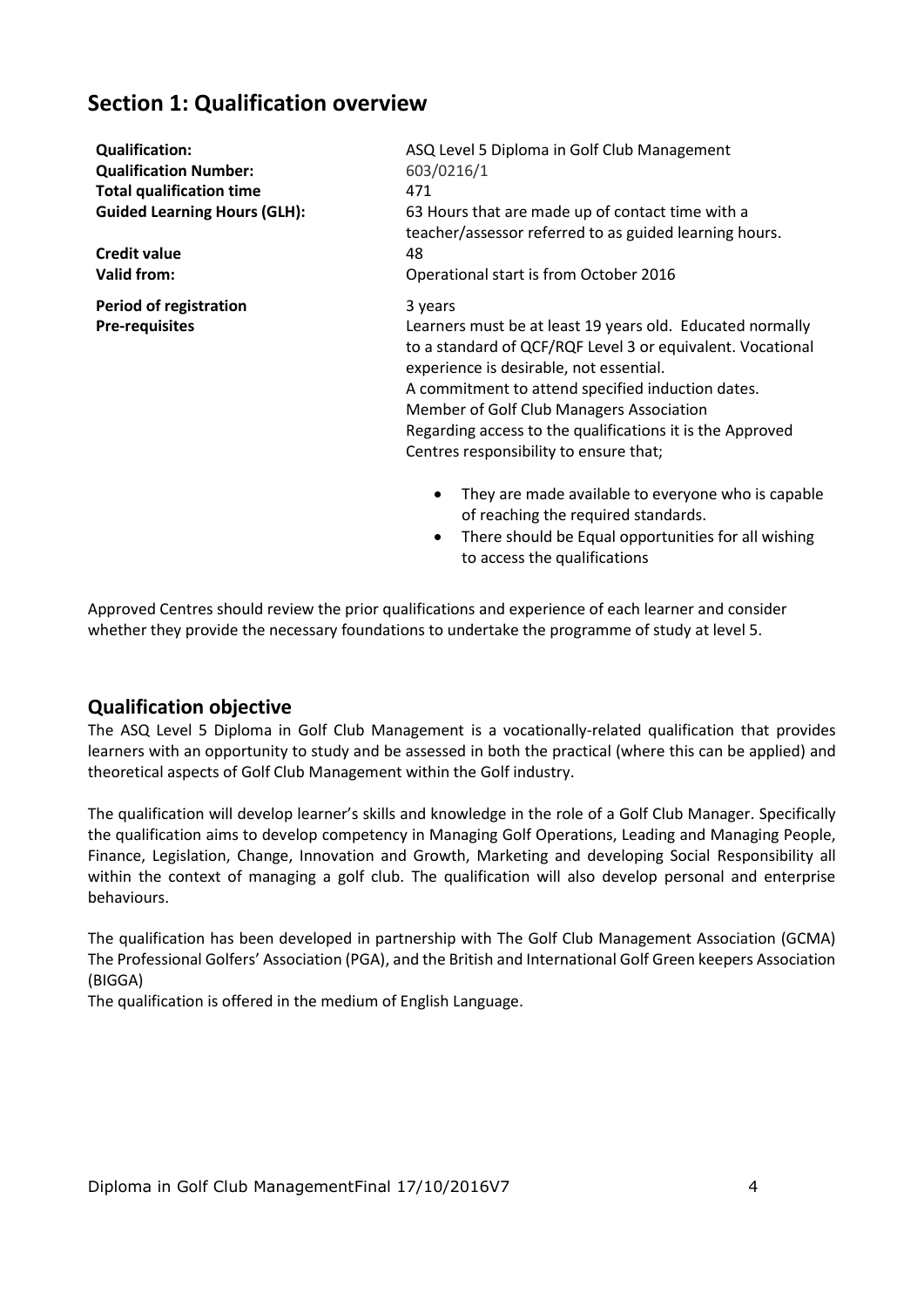#### **Equivalences**

The ASQ Level 5 Diploma in Golf Club Management units, whilst being specific to the Golf Industry contain some practical skills and competences that compare to other Level 5 business and management general units.

The ASQ units have been developed by, and based on SFEDI business and enterprise standards.

SFEDI is a UK government recognised standards setting body for Business Enterprise and Business Support. SFEDI researches, writes and reviews the National Occupational Standards for those either starting and running a small business or supporting those who do. The standards have been developed based on extensive research and consultation with small businesses and practitioners and can form part of qualification and learning programs, assessment strategies and ongoing performance management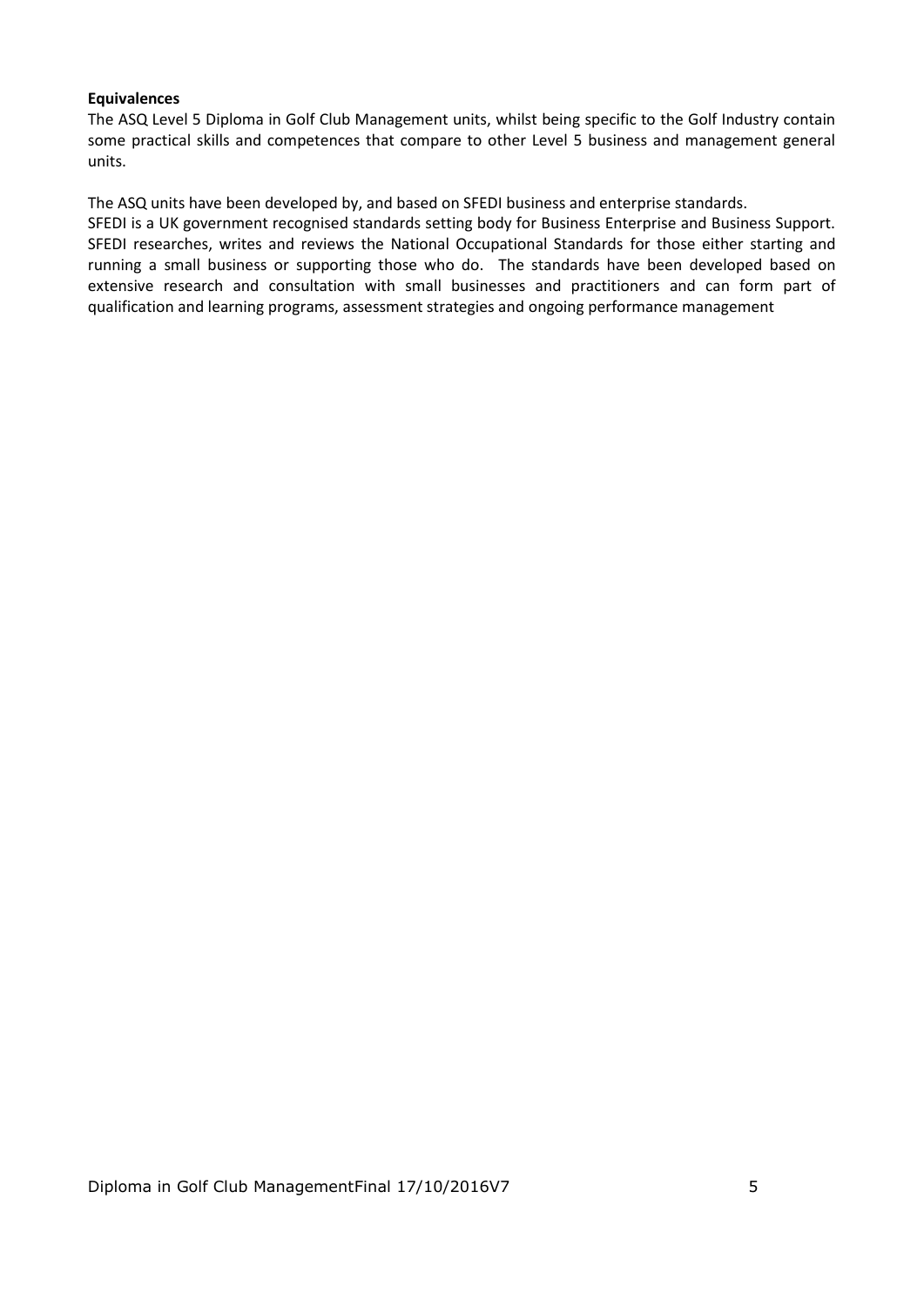### **Figure 1: Components of the ASQ Level 5 Diploma in Golf Club Management**

| <b>Unit titles</b>                                                       | <b>Total GLH per</b><br>element/unit | <b>Total Non GLH per</b><br>element/unit | <b>Total Credit value</b> |
|--------------------------------------------------------------------------|--------------------------------------|------------------------------------------|---------------------------|
| Leading and Managing People in a Golf Club                               | 7                                    | 56                                       | 6                         |
| Developing and Managing a Socially Responsible Golf Club                 | 7                                    | 40                                       | 5                         |
| Managing Change in a Golf Club                                           | $\overline{7}$                       | 40                                       | 5                         |
| Managing Innovation and Growth in a Golf Club                            |                                      | 48                                       | 6                         |
| Managing the Finances of a Golf Club                                     | 7                                    | 40                                       | 5                         |
| Marketing of a Golf Club                                                 | 7                                    | 56                                       | 6                         |
| Keeping up to date with Legislation of a Golf Club                       | $\overline{7}$                       | 24                                       | 3                         |
| Managing the Operations of a Golf Club                                   | $\overline{7}$                       | 80                                       | 9                         |
| Understanding Personal and Enterprising Behaviours and Skills            | 7                                    | 24                                       | 3                         |
| Total guided and non-guided learning hours                               | 63                                   | 408                                      |                           |
| Total Qualification time for ASQ Level 5 Diploma In Golf Club Management | 471                                  | 48                                       |                           |

#### **Rules of combination**

All 9 elements are mandatory to the Diploma qualification and certification is available on successful completion of the whole qualification. To achieve the qualification the candidate must attend a programme of blended learning and successfully complete the following assessment components.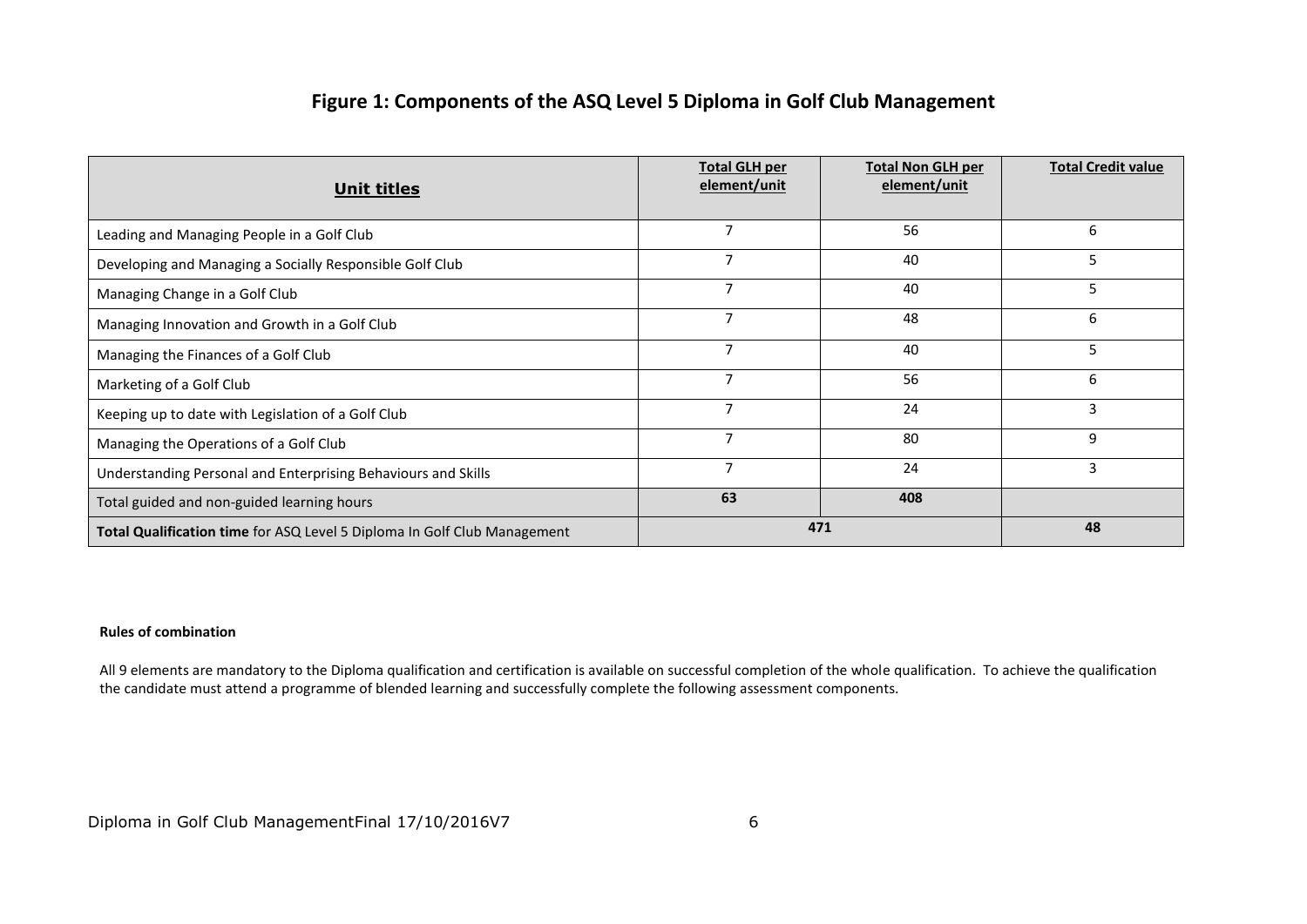# **Section 2: Assessment Criteria**

Approved Centres will coordinate the assessment of their registered learners which is to be submitted to ASQ along with requests for certification. Approved Centres are able to use a range of assessment methods in accordance with the assessment strategy of the qualification – see section 4 This is a vocationally-related qualification and learners will be assessed in:

- Their, knowledge and theory of management and Leadership skills specified within components of this qualification with limited practice where feasible.
- There is no grading for this qualification. Learner's results will equate to competent or not yet competent.

There is no current requirement for each learning outcome or assessment criteria to be assessed separately; this has the potential to create excessive overassessment of the learner and also may duplicate assessment practice. Approved Centres are encouraged to assess the qualification holistically. For example, where learners can provide evidence for a range of criteria / outcomes within an assessment, approved centres are encouraged to design assessments to enable this.

<span id="page-7-0"></span>

| <b>Component: Leading and Managing</b>                                              |                                                                                                                                                                                                                                                                                        | <b>GLH 7hrs</b>              | <b>Credit value: 6</b> |                                                                                                                                                                                                                                               |
|-------------------------------------------------------------------------------------|----------------------------------------------------------------------------------------------------------------------------------------------------------------------------------------------------------------------------------------------------------------------------------------|------------------------------|------------------------|-----------------------------------------------------------------------------------------------------------------------------------------------------------------------------------------------------------------------------------------------|
| People in a Golf Club                                                               | <b>Unit Ref: TBA</b>                                                                                                                                                                                                                                                                   | <b>Total unit time 63hrs</b> | Level 5                |                                                                                                                                                                                                                                               |
| <b>Learning outcomes</b><br>Learners will:                                          | <b>Assessment criteria</b><br>Learners can:                                                                                                                                                                                                                                            |                              |                        | Details of the relationship between the unit<br>and SFEDI national occupational standards                                                                                                                                                     |
| 1 Understand the importance of leading and<br>managing people in running a business | 1.1 Explain the skills and attributes needed for leading and managing people in running<br>a business<br>1.2 Critically evaluate the ways of motivating people to achieve business objectives<br>Analyse the benefits of team working in running a business<br>1.3                     |                              |                        | OP1 – Review the skills the business needs<br>OP2 - Plan what people the business needs<br>OP3 - Recruit people<br>OP4 - Sub-contract work                                                                                                    |
| 2. Understand the work and development<br>needs of people in a business             | 2.1 Analyse the work and development needs of people in a golf club<br>2.2 Evaluate the alignment of the work and development needs of people to the objectives of golf<br>club<br>2.3 Analyse how improvements to work and development processes will benefit managing a golf<br>club |                              |                        | OP5 - Make sure people can do their work<br>OP6- - Develop people's skills<br>OP7 - Deal with workplace problems or<br>disputes<br>OP8 - Change job roles and handle<br>redundancy<br>YS5 - Manage your time<br>YS6 - Delegate work to others |

Diploma in Golf Club ManagementFinal 17/10/2016V7 7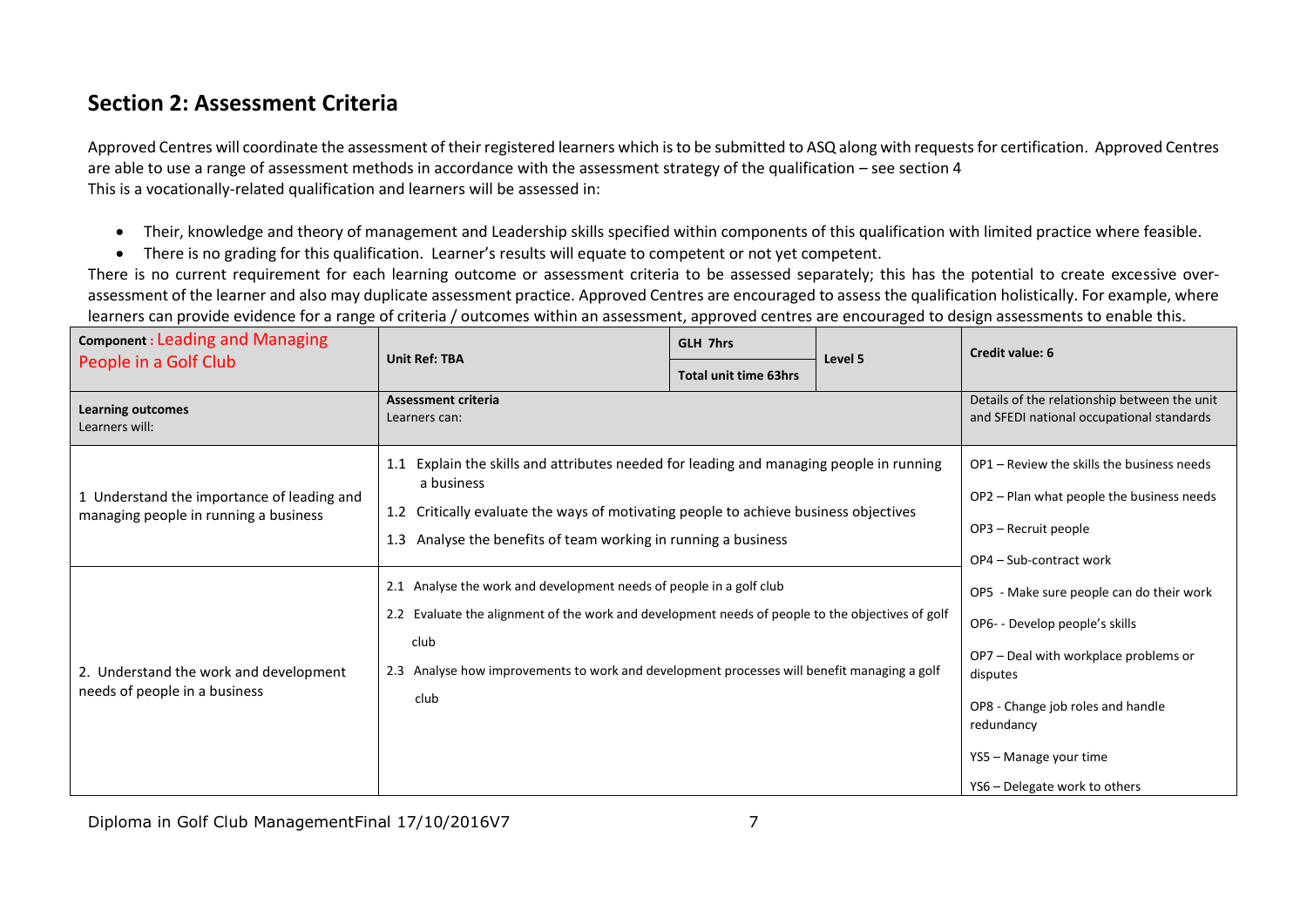<span id="page-8-0"></span>

| <b>Component: Leading and Managing</b><br>People in a Golf Club     |                                                                                                                         |  |  |                                                   |
|---------------------------------------------------------------------|-------------------------------------------------------------------------------------------------------------------------|--|--|---------------------------------------------------|
| <b>Learning outcomes</b>                                            | <b>Assessment criteria</b>                                                                                              |  |  | Details of the relationship between the unit      |
| Learners will:                                                      | Learners can:                                                                                                           |  |  | and SFEDI national occupational standards         |
|                                                                     | 3.1 Identify activities to be undertaken by people internal and external to a golf club                                 |  |  | OP1 - Review the skills the business needs        |
|                                                                     | 3.2 Identify people external to a golf club who will add value to its development                                       |  |  | OP2 - Plan what people the business needs         |
| 3. Be able to plan the use of people in a<br>business               | 3.3 Develop an agreement to engage people external to a golf club to undertake<br>specified tasks                       |  |  | OP3 - Recruit people                              |
|                                                                     | 3.4 Review the performance of external people engaged by a golf club                                                    |  |  | OP4 - Sub-contract work                           |
|                                                                     | against an agreement                                                                                                    |  |  | OP5 - Make sure people can do their work          |
|                                                                     | 4.1 Identify the ways in which target setting for people can contribute to the ongoing<br>success of a business         |  |  | OP6- - Develop people's skills                    |
| 4. Be able to set performance                                       | 4.2 Research the information needed to set performance targets for people in a golf<br>club                             |  |  | OP7 - Deal with workplace problems or<br>disputes |
| targets for people in a business                                    | 4.3 Demonstrate how legislative and regulatory requirements will be met in<br>setting targets for people in a golf club |  |  | OP8 - Change job roles and handle<br>redundancy   |
|                                                                     | 4.4 Develop a plan to communicate how targets will be set for people in a golf club                                     |  |  | YS5 - Manage your time                            |
|                                                                     | 4.5 Specify how to allocate work to individuals in a golf club                                                          |  |  | YS6 - Delegate work to others                     |
| 5. Be able to monitor performance of people                         | 5.1 Develop a plan for the ways in which to provide feedback to people on performance<br>against targets                |  |  |                                                   |
| against targets in a business                                       | 5.2 Communicate assessment of work against performance targets to people in a golf<br>club                              |  |  |                                                   |
|                                                                     | Identify examples of poor performance amongst people in a golf club<br>6.1                                              |  |  |                                                   |
| 6. Be able to deal with poor performance of<br>people in a business | 6.2 Review ways of bringing examples of poor performance to the attention of people in<br>a golf club                   |  |  |                                                   |
|                                                                     | Specify follow-up actions to address areas of poor performance amongst people in a<br>6.3<br>golf club                  |  |  |                                                   |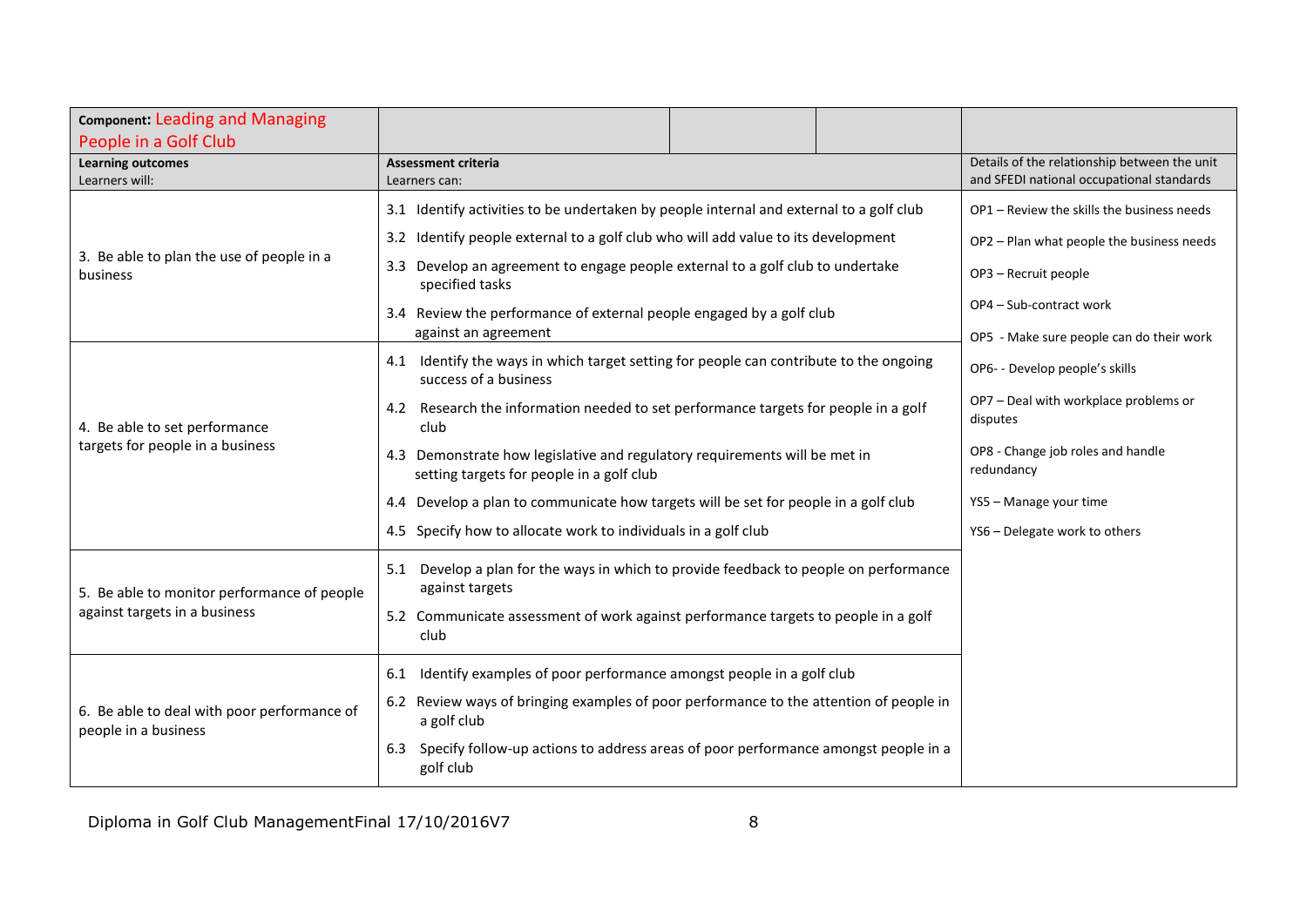| <b>Component: Leading and Managing</b><br>People in a Golf Club                                                    |                                                                                                                                                                                                                                                                                                                                                                                   |  |                                                                                                                                                                                                                                                                                                                                                                                             |
|--------------------------------------------------------------------------------------------------------------------|-----------------------------------------------------------------------------------------------------------------------------------------------------------------------------------------------------------------------------------------------------------------------------------------------------------------------------------------------------------------------------------|--|---------------------------------------------------------------------------------------------------------------------------------------------------------------------------------------------------------------------------------------------------------------------------------------------------------------------------------------------------------------------------------------------|
| <b>Learning outcomes</b><br>Learners will:                                                                         | <b>Assessment criteria</b><br>Learners can:                                                                                                                                                                                                                                                                                                                                       |  | Details of the relationship between the unit<br>and SFEDI national occupational standards                                                                                                                                                                                                                                                                                                   |
| 7. Be able to maintain awareness of the legal<br>requirements on grievance, redundancy and<br>dismissal procedures | Outline the legal requirements for grievance, redundancy and dismissal procedures<br>7.1<br>in a business<br>Justify the use of sources of expert advice on the legal aspects relating to grievance,<br>7.2<br>redundancy and dismissal procedures<br>Communicate the need to maintain confidentiality when dealing with grievance,<br>7.3<br>redundancy and dismissal procedures |  | OP1 - Review the skills the business needs<br>OP2 - Plan what people the business needs<br>OP3 - Recruit people<br>OP4 - Sub-contract work<br>OP5 - Make sure people can do their work<br>OP6- - Develop people's skills<br>OP7 - Deal with workplace problems or<br>disputes<br>OP8 - Change job roles and handle<br>redundancy<br>YS5 - Manage your time<br>YS6 - Delegate work to others |
|                                                                                                                    |                                                                                                                                                                                                                                                                                                                                                                                   |  |                                                                                                                                                                                                                                                                                                                                                                                             |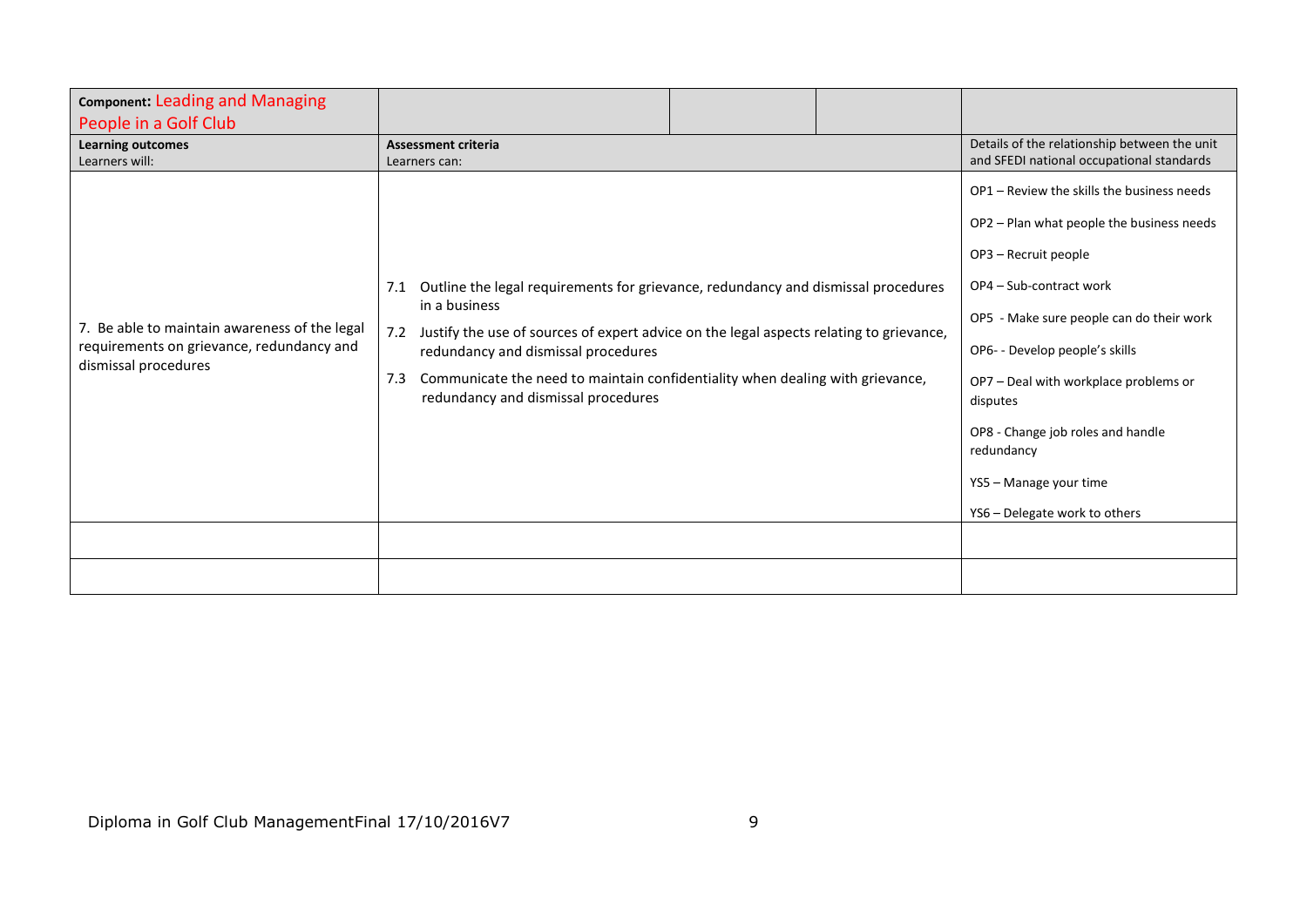| Component: Managing the Operations of                                                             | <b>Unit Ref: TBA</b>                                                                                                                                         | GLH 7 hrs                                                                                 | Level 5 |                                                                |
|---------------------------------------------------------------------------------------------------|--------------------------------------------------------------------------------------------------------------------------------------------------------------|-------------------------------------------------------------------------------------------|---------|----------------------------------------------------------------|
| a Golf Club                                                                                       |                                                                                                                                                              | <b>Total unit time 87hrs</b>                                                              |         | <b>Credit value: 9</b>                                         |
| <b>Learning outcomes</b><br>Learners will:                                                        | <b>Assessment criteria</b><br>Learners can:                                                                                                                  | Details of the relationship between the unit<br>and SFEDI national occupational standards |         |                                                                |
|                                                                                                   | 1.1 Describe the role of the different bodies and associations at a national level governing the<br>game of golf                                             | BD1 - Check the likely success of a business<br>idea                                      |         |                                                                |
| 1. Understand the role of bodies and<br>external stakeholders in managing a golf club<br>business | 1.2. Explain the ways in which different bodies, associations and industry stakeholders influence<br>the development of golf as a sport                      | BD4 – Carry out a review of the business                                                  |         |                                                                |
|                                                                                                   |                                                                                                                                                              |                                                                                           |         | BD5 – Carry out your plans for the business                    |
|                                                                                                   | 1.3. Explain the ways in which different bodies, associations and<br>industry stakeholders influence golf clubs as a business                                |                                                                                           |         | BD6 - Make changes to improve the business                     |
|                                                                                                   | 2.1 Identify the ways in which different internal stakeholder groups can influence management<br>and operations in a golf club                               |                                                                                           |         | BS1 – Identify needs and suppliers                             |
| 2. Understand how the internal stakeholders of a<br>golf club impact on operations                | 2.2 Assess the ways in which internal stakeholder group dynamics affect golf club management                                                                 |                                                                                           |         | BS2 - Monitor the quality and use of supplies<br>and equipment |
|                                                                                                   | 2.3 Analyse the issues surrounding regular users in managing the clubhouse and the associated<br>club staff                                                  |                                                                                           |         |                                                                |
|                                                                                                   | 3.1 Describe the coaching services which can aid the recruitment, retention and development of<br>Participants                                               |                                                                                           |         |                                                                |
| 3. Understand the role of PGA professionals in                                                    | 3.2 Explain how the management of daily golf operations can influence the recruitment, retention<br>and development of participants                          |                                                                                           |         |                                                                |
| providing services to support the strategic<br>objectives of a golf club                          | 3.3 Explain how the provision of a retail outlet can support the recruitment, retention and<br>development of participants                                   |                                                                                           |         |                                                                |
|                                                                                                   | 3.4 Critically evaluate how a PGA professional can support other activities of a golf club, in the<br>recruitment, retention and development of participants |                                                                                           |         |                                                                |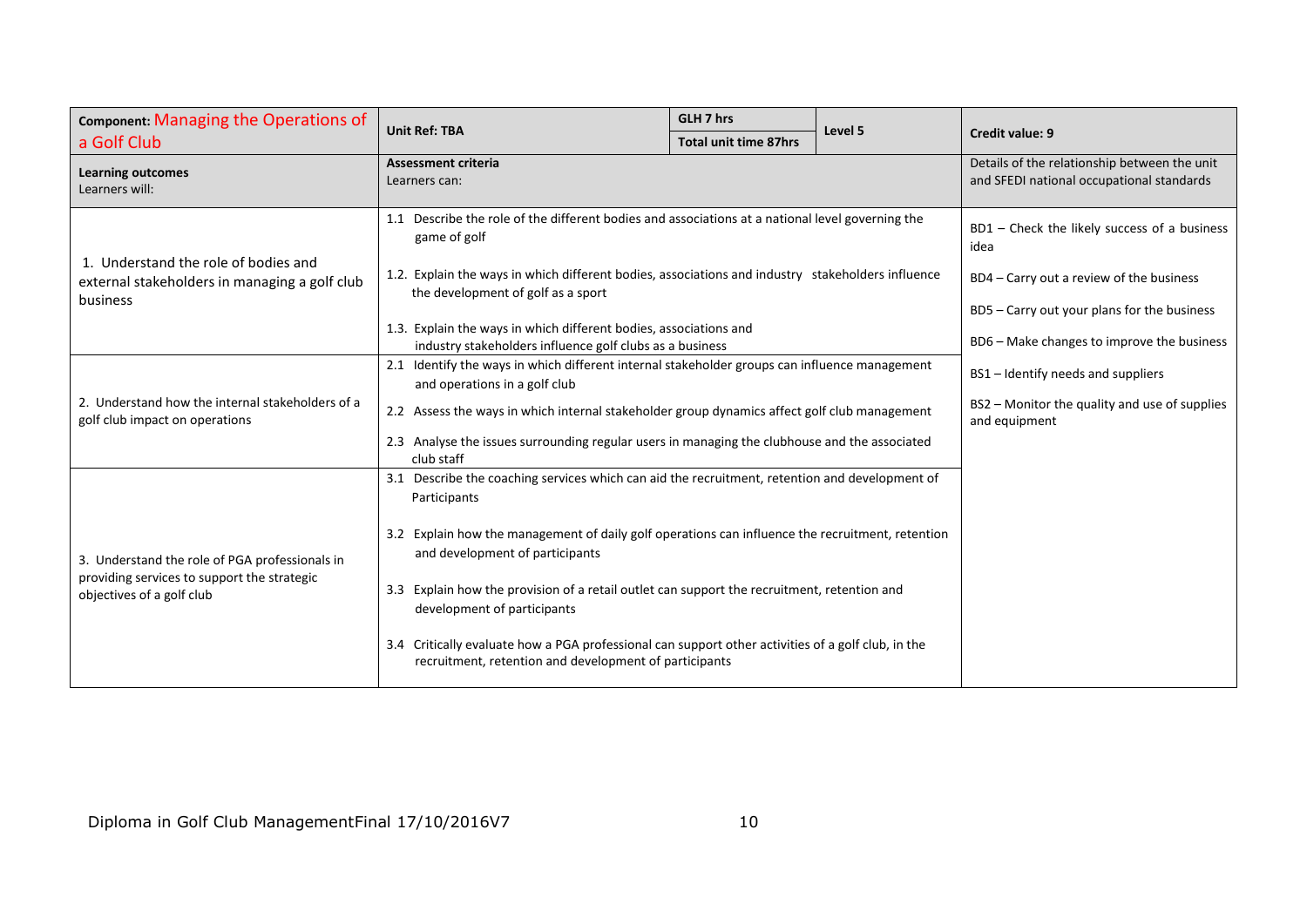| Component: Managing the Operations of<br>a Golf club                                                           |                                                                                                                                                                                                                                                                                                                                                                                             |  |  |                                                                                                                                                    |
|----------------------------------------------------------------------------------------------------------------|---------------------------------------------------------------------------------------------------------------------------------------------------------------------------------------------------------------------------------------------------------------------------------------------------------------------------------------------------------------------------------------------|--|--|----------------------------------------------------------------------------------------------------------------------------------------------------|
| <b>Learning outcomes</b><br>Learners will:                                                                     | <b>Assessment criteria</b><br>Learners can:                                                                                                                                                                                                                                                                                                                                                 |  |  | Details of the relationship between the unit<br>and SFEDI national occupational standards                                                          |
| 4. Understand the need for a golf course policy<br>document which supports the strategy of a golf<br>club      | 4.1 Explain the benefits of a golf course policy document to the strategic direction in a golf club<br>4.2 Identify the components of a golf policy document<br>4.3 Critically evaluate the importance of equipment and asset management to operations of a golf<br>club                                                                                                                    |  |  | BD1 - Check the likely success of a business<br>idea<br>BD4 – Carry out a review of the business<br>BD5 - Carry out your plans for the business    |
| 5. Understand the role of golf course maintenance<br>and its impact on the business                            | 5.1 Describe the essential maintenance tasks carried out on a golf course<br>5.2 Explain the ways to support the green-keeping team in line with the golf course policy<br>document of a golf club<br>5.3 Identify how objective measurement tools can be used to aid golf course management in a<br>golf club<br>5.4 Explain the key factors required for basic grass plant health         |  |  | BD6 – Make changes to improve the business<br>BS1 – Identify needs and suppliers<br>BS2 - Monitor the quality and use of supplies<br>and equipment |
| 6. Understand the operational issues connected<br>with the management of the estate on which golf<br>is played | 6.1 Evaluate the impact of legislation relating to golf course and estate operations in a golf club<br>6.2 Develop preventative maintenance plans for physical assets of a golf club<br>6.3 Develop preventative maintenance plans for the mechanical systems of a golf club<br>6.4 Review the risk and liabilities related to the management of buildings and facilities in a golf<br>club |  |  |                                                                                                                                                    |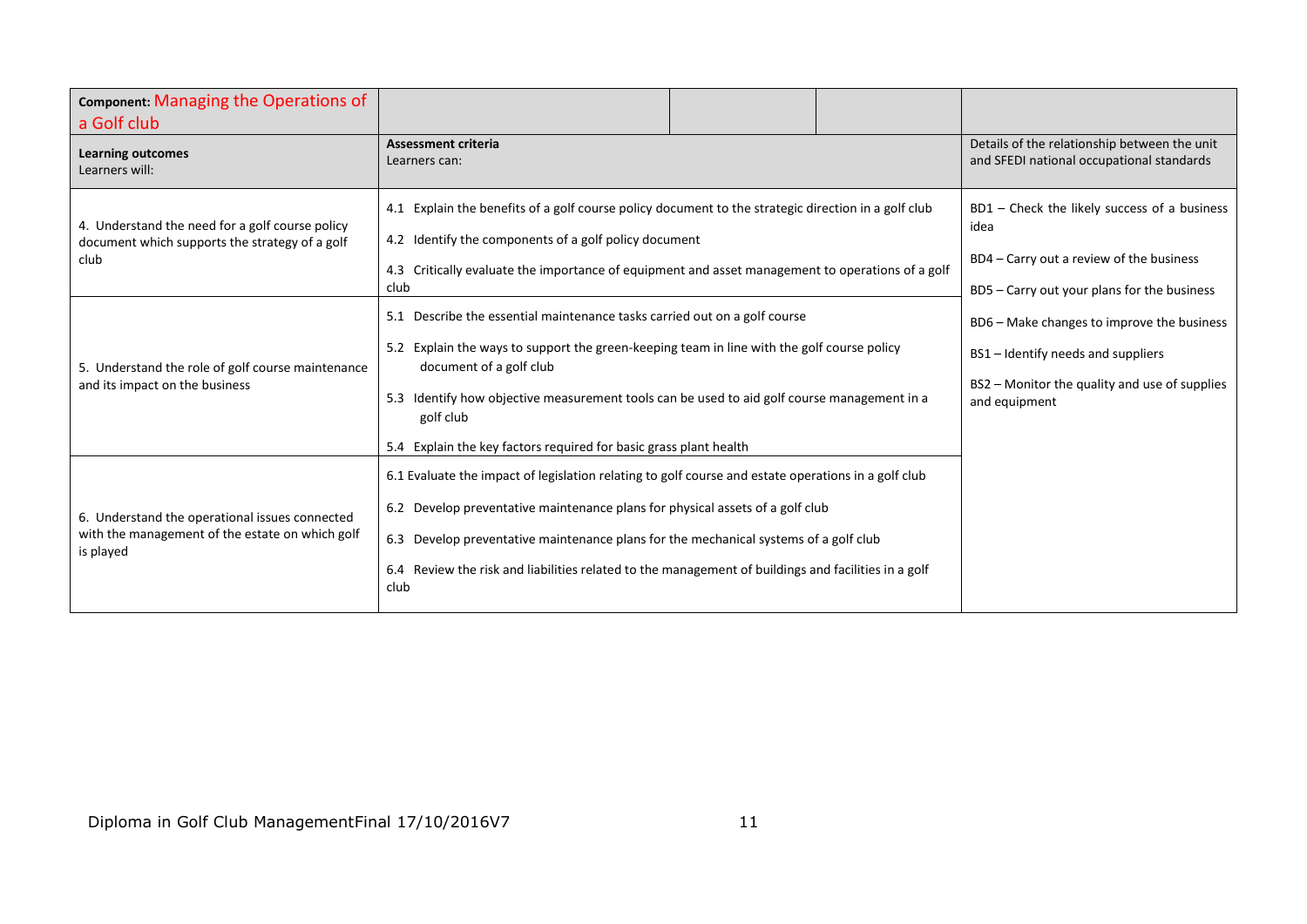| Component: Managing the Operations of<br>a Golf club                           |                                                                                                                                                                                                                                                                                                                                                                                                                                                                            |  |                                                                                                                                                                                                                                       |
|--------------------------------------------------------------------------------|----------------------------------------------------------------------------------------------------------------------------------------------------------------------------------------------------------------------------------------------------------------------------------------------------------------------------------------------------------------------------------------------------------------------------------------------------------------------------|--|---------------------------------------------------------------------------------------------------------------------------------------------------------------------------------------------------------------------------------------|
| <b>Learning outcomes</b><br>Learners will:                                     | <b>Assessment criteria</b><br>Learners can:                                                                                                                                                                                                                                                                                                                                                                                                                                |  | Details of the relationship between the unit<br>and SFEDI national occupational standards                                                                                                                                             |
| 7. Be able to plan and prepare events hosted by a<br>golf club                 | 7.1 Explain the key aspects of event planning and management<br>7.2 Analyse the experience of different event formats amongst customers of a golf club<br>7.3 Review the effects of different event formats on a golf club<br>7.4 Assess the financial impact of different event formats on a golf club<br>7.5 Prepare contingency plans for the alteration, postponement and cancellation of events<br>7.6 Demonstrate how to manage handicapping and competition formats |  | $BD1$ – Check the likely success of a business<br>idea<br>BD4 – Carry out a review of the business<br>BD5 – Carry out your plans for the business<br>BD6 - Make changes to improve the business<br>BS1 – Identify needs and suppliers |
| 8. Be able to plan the delivery of food and<br>beverage service in a golf club | 8.1<br>Compare the advantages and disadvantages of different approaches to food and beverage<br>delivery in a golf club<br>8.2 Assess the financial implications of operating a food and beverage service in a golf club<br>8.3 Use a framework to review the performance of a food and beverage service in a golf club                                                                                                                                                    |  | BS2 – Monitor the quality and use of supplies<br>and equipment                                                                                                                                                                        |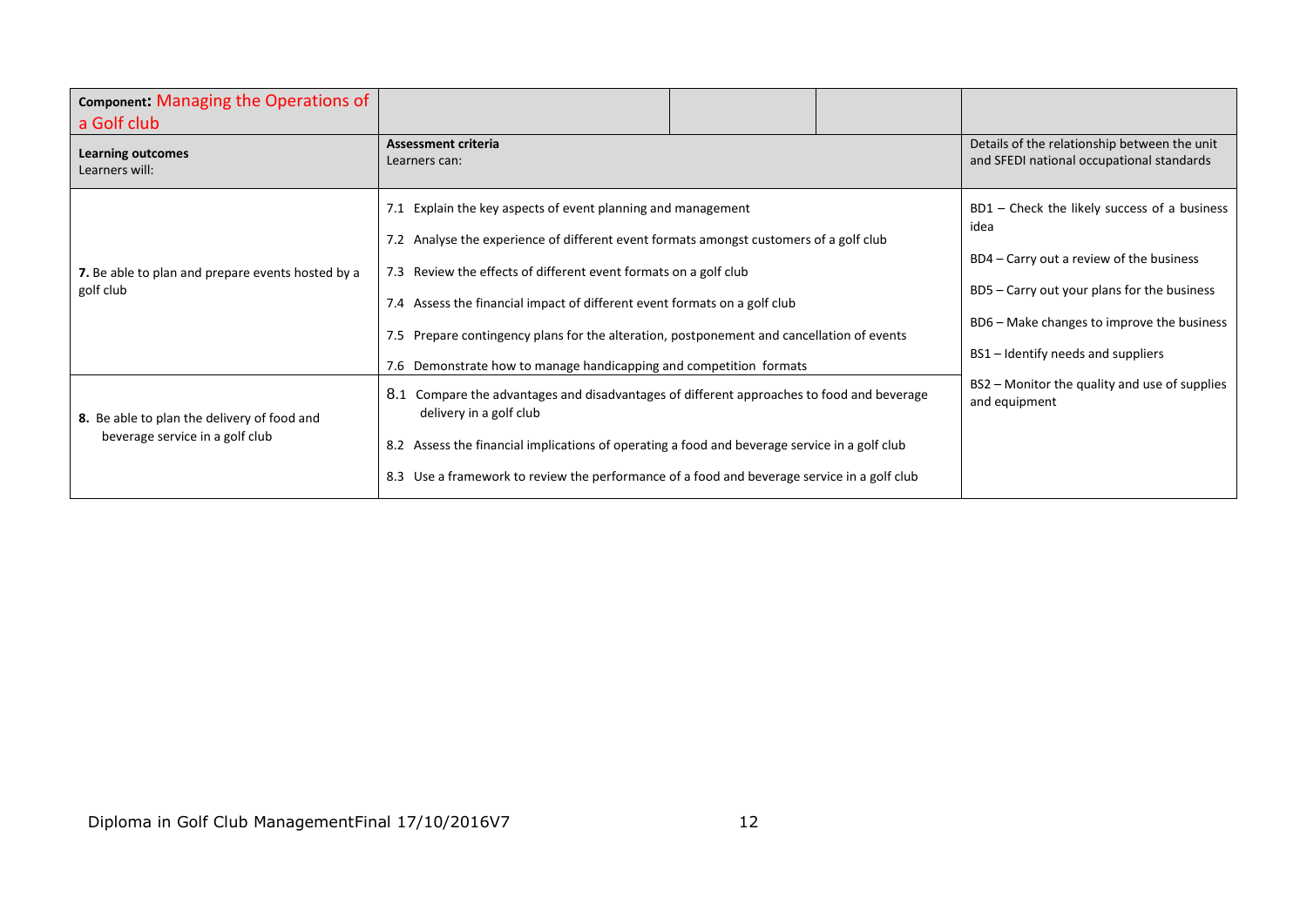| Component: Managing the Finances of a                                                    | <b>Unit Ref: TBA</b>                                                                                                                  | <b>GLH 7hrs</b>                                                                                | Level 5 |                                                                                           |
|------------------------------------------------------------------------------------------|---------------------------------------------------------------------------------------------------------------------------------------|------------------------------------------------------------------------------------------------|---------|-------------------------------------------------------------------------------------------|
| <b>Golf Club</b>                                                                         |                                                                                                                                       | <b>Total unit time 47hrs</b>                                                                   |         | <b>Credit value: 5</b>                                                                    |
| <b>Learning outcomes</b><br>Learners will:                                               | <b>Assessment criteria</b><br>Learners can:                                                                                           |                                                                                                |         | Details of the relationship between the unit<br>and SFEDI national occupational standards |
|                                                                                          | 1.1 Assess the different sources of costs and income associated with running a golf club                                              |                                                                                                |         | MN1 - Decide on your financial needs                                                      |
| 1. Understand the options to finance the<br>development of a business                    | 1.2 Evaluate the advantages and disadvantages of different ways of funding a golf club                                                |                                                                                                |         | MN2 - Set and monitor financial targets                                                   |
|                                                                                          | 1.3 Assess the challenges and opportunities with financing the<br>development of a golf club                                          |                                                                                                |         | MN3 - Keep financial records                                                              |
|                                                                                          | 2.1                                                                                                                                   | Explain the types of banking, types of accounts and financial products available to a business |         |                                                                                           |
| 2. Understand the types of banking facilities                                            | Critically evaluate the financial services offered by banks and their associated costs for a golf<br>2.2                              |                                                                                                |         | MN5 - Get customers to pay on time                                                        |
| available for a business                                                                 | club<br>2.3 Explain the documents and information required to meet legal<br>requirements for opening and operating a business account |                                                                                                |         | MN6 - Invest capital<br>MN7 - Get finance                                                 |
|                                                                                          | Review the extent to which financial transactions are recorded in a golf club<br>3.1                                                  |                                                                                                |         | MN8 - Monitor borrowing                                                                   |
|                                                                                          | Specify the extent to which financial systems in a golf club are producing invoicing and<br>3.2<br>purchasing records                 |                                                                                                |         | MN9 - Carry out banking                                                                   |
|                                                                                          | Identify the extent to which the financial records kept are in line with the legal requirements<br>3.3                                |                                                                                                |         | $MN10$ – Prepare wages                                                                    |
| 3. Be able to review the effectiveness of systems<br>for managing finances in a business | for a golf club                                                                                                                       |                                                                                                |         | $MN11 - VAT$ registrations and returns                                                    |
|                                                                                          | 3.4 Review the effectiveness of systems used to pay staff in a golf club                                                              |                                                                                                |         |                                                                                           |
|                                                                                          | 3.5 Review the effectiveness of systems used to prepare tax returns in a golf club                                                    |                                                                                                |         |                                                                                           |
|                                                                                          | 3.6 Identify opportunities for improvements in the systems used to manage the finances of a golf<br>club                              |                                                                                                |         |                                                                                           |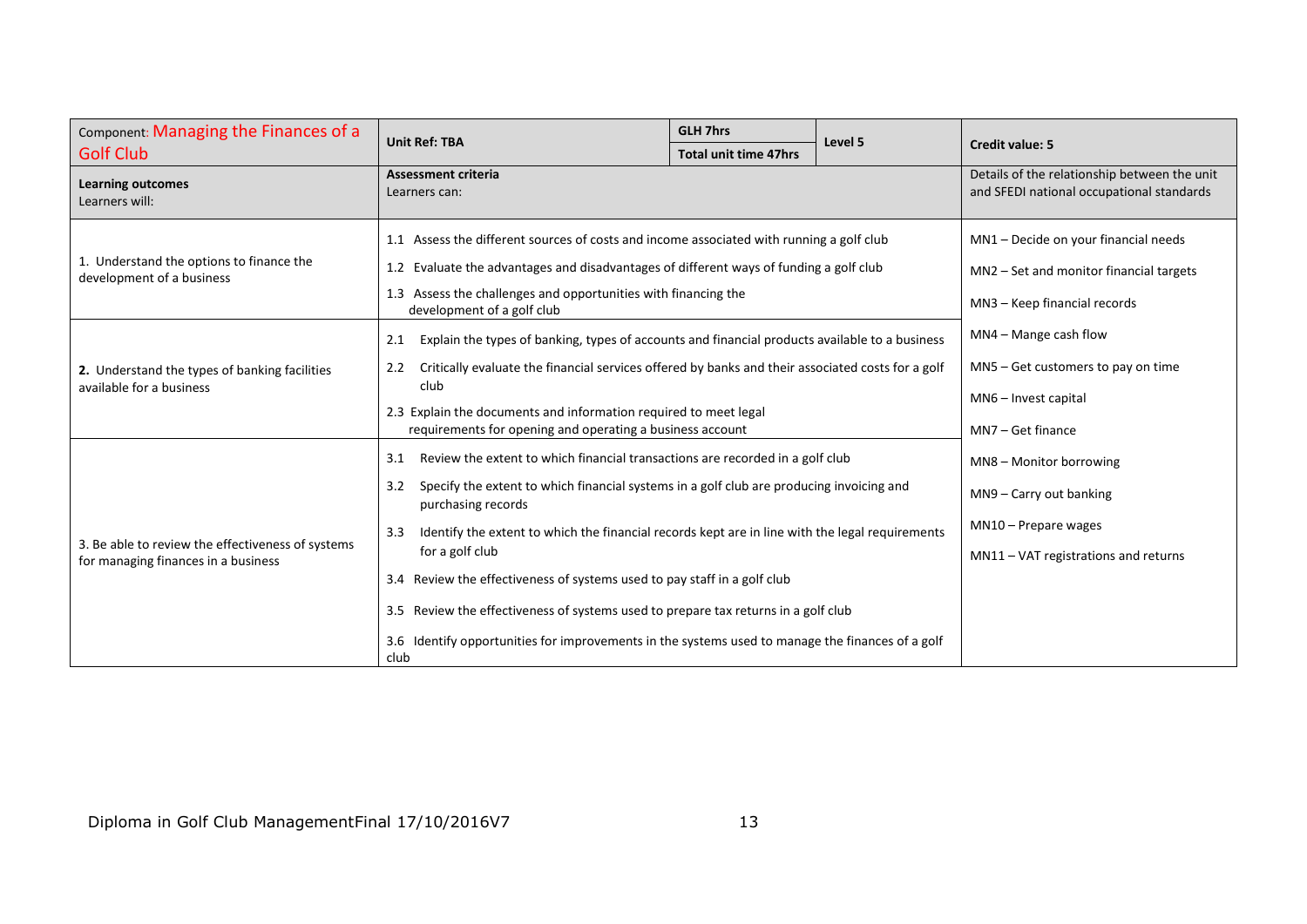| Component: Managing the Finances of a<br><b>Golf Club</b>                            |                                                                                                                                                                                                                                                                 |  |  |                                                                                                                                                                                                                                       |
|--------------------------------------------------------------------------------------|-----------------------------------------------------------------------------------------------------------------------------------------------------------------------------------------------------------------------------------------------------------------|--|--|---------------------------------------------------------------------------------------------------------------------------------------------------------------------------------------------------------------------------------------|
| <b>Learning outcomes</b><br>Learners will:                                           | <b>Assessment criteria</b><br>Learners can:                                                                                                                                                                                                                     |  |  | Details of the relationship between the unit<br>and SFEDI national occupational standards                                                                                                                                             |
| 4. Be able to monitor income and expenditure<br>against the objectives of a business | Prepare forecasts, estimates and projections for income and expenditure for a golf club<br>4.1<br>4.2 Set business and financial targets related to objectives to a golf club<br>4.3 Choose systems that will be used to keep financial records for a golf club |  |  | MN1 - Decide on your financial needs<br>MN2 - Set and monitor financial targets<br>MN3 - Keep financial records                                                                                                                       |
| 5. Be able to monitor profit and loss for a business                                 | 5.1 Estimate profit margins for a golf club<br>5.2 Calculate projected profit margins for a golf club for a 12 month trading period<br>5.3 Communicate how profit and loss statements can assist in monitoring financial performance of<br>a golf club          |  |  | $MN4 - Mange$ cash flow<br>MN5 - Get customers to pay on time<br>MN6 - Invest capital<br>MN7-Get finance<br>MN8 - Monitor borrowing<br>$M N9 - Carry$ out banking<br>$MN10$ – Prepare wages<br>$MN11 - VAT$ registrations and returns |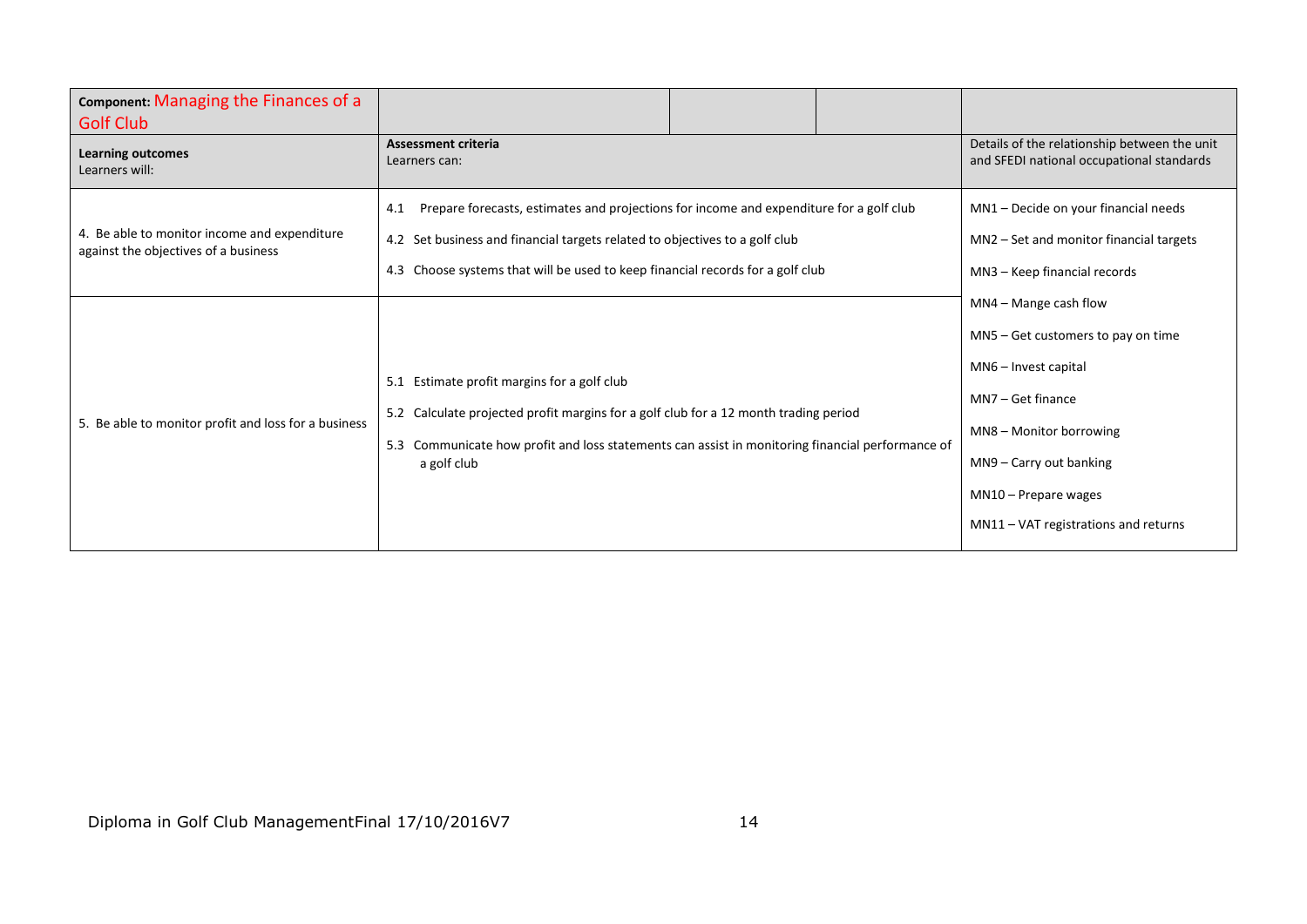| Component: Managing Change in a Golf             | <b>Unit Ref: TBA</b>                                                                                                  | GLH 7hrs                                                                                 | Level 5 |                                                                                           |
|--------------------------------------------------|-----------------------------------------------------------------------------------------------------------------------|------------------------------------------------------------------------------------------|---------|-------------------------------------------------------------------------------------------|
| Club.                                            |                                                                                                                       | <b>Total unit time 47hrs</b>                                                             |         | <b>Credit value:5</b>                                                                     |
| <b>Learning outcomes</b><br>Learners will:       | <b>Assessment criteria</b><br>Learners can:                                                                           |                                                                                          |         | Details of the relationship between the unit<br>and SFEDI national occupational standards |
|                                                  | Examine the need for change in a golf club<br>1.1                                                                     |                                                                                          |         | BD3 - Plan where your business is going                                                   |
| 1. Understand the issues relating to change in a | Critically evaluate the factors that are driving the need for change in a golf club<br>1.2                            |                                                                                          |         | BD5 - Carry out plans for the business                                                    |
| business                                         | 1.3                                                                                                                   | Explain the issues which will facilitate and hinder the process of change in a golf club |         |                                                                                           |
|                                                  | Evaluate the stakeholders internally and externally who will influence the process of<br>1.4<br>change in a golf club |                                                                                          |         |                                                                                           |
|                                                  | Identify an area for change in a golf club<br>2.1                                                                     |                                                                                          |         |                                                                                           |
| 2. Be able to present proposals to enable change | Develop a plan for implementing an area of change in a golf club<br>2.2                                               |                                                                                          |         |                                                                                           |
| in a business                                    | Plan the resource requirements for implementing an area of change in a golf club<br>2.3                               |                                                                                          |         |                                                                                           |
|                                                  | Present a proposal for an area of change to key stakeholders in a golf club<br>2.4                                    |                                                                                          |         |                                                                                           |
| 3. Be able to prepare for managing change in a   | Identify internal and external factors shaping resilience of a golf club to change<br>3.1                             |                                                                                          |         |                                                                                           |
| business                                         | Develop measures to monitor the progress of change in a golf club<br>3.2                                              |                                                                                          |         |                                                                                           |
|                                                  | Create a business resilience plan for a golf club<br>3.3                                                              |                                                                                          |         |                                                                                           |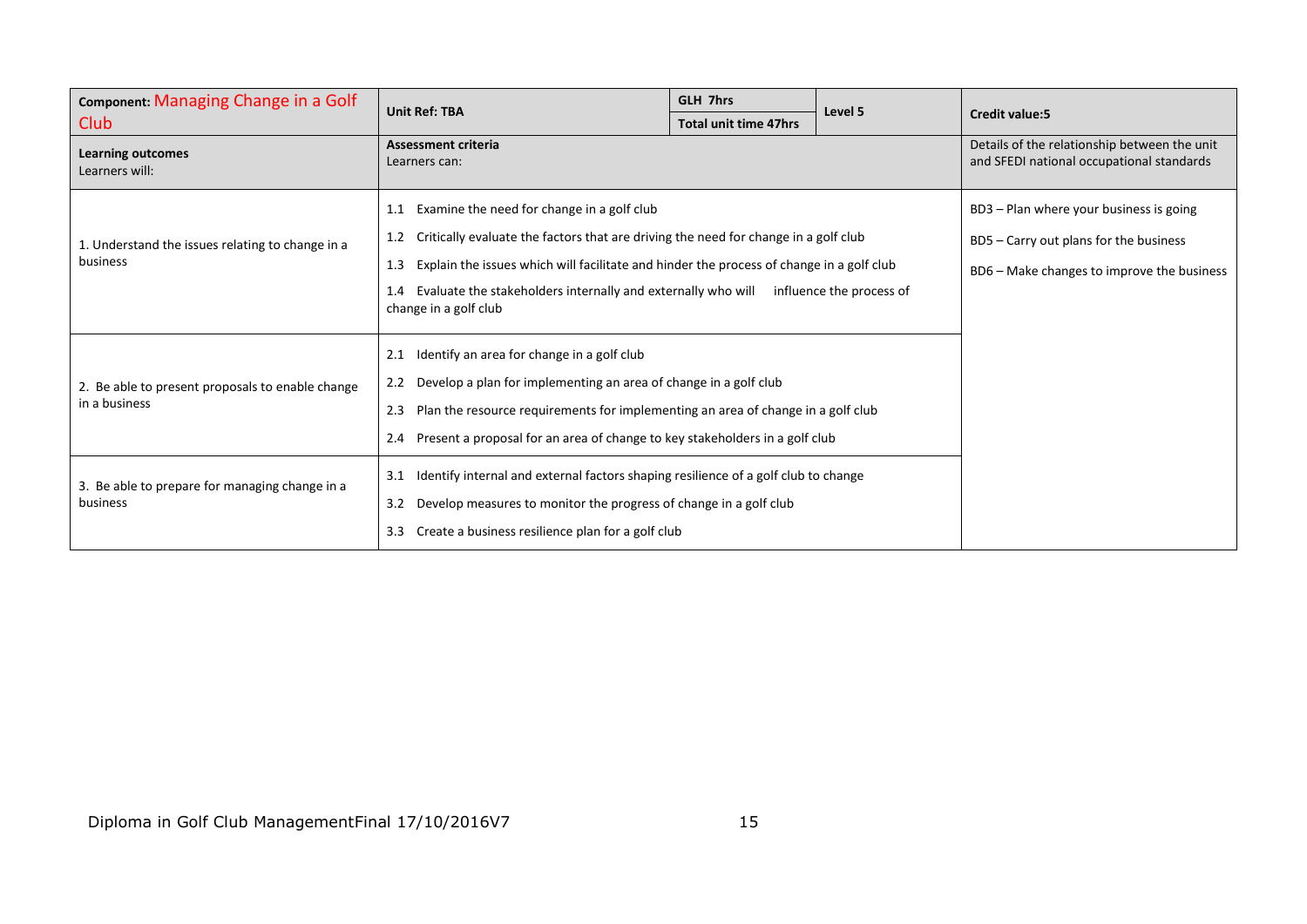| Component: Marketing of a Golf Club                                                                            | <b>Unit Ref: TBA</b>                                                                                                                                                                                                                                                                                                                             | <b>GLH 7hrs</b>                                                                                                                          | Level 5 | <b>Credit value:6</b>                                                                                                                                                                                                                                   |  |
|----------------------------------------------------------------------------------------------------------------|--------------------------------------------------------------------------------------------------------------------------------------------------------------------------------------------------------------------------------------------------------------------------------------------------------------------------------------------------|------------------------------------------------------------------------------------------------------------------------------------------|---------|---------------------------------------------------------------------------------------------------------------------------------------------------------------------------------------------------------------------------------------------------------|--|
| <b>Learning outcomes</b><br>Learners will:                                                                     | <b>Assessment criteria</b><br>Learners can:                                                                                                                                                                                                                                                                                                      | <b>Total unit time 63hrs</b>                                                                                                             |         | Details of the relationship between the unit<br>and SFEDI national occupational standards                                                                                                                                                               |  |
| 1. Understand the impact of the business<br>environment when developing a marketing<br>strategy for a business | 1.1 Explain the environmental factors which influence marketing decisions in a business<br>1.2 Assess how buyer behaviours affect the dynamics of a market<br>1.3 Evaluate how to position products and services of a business in changing market conditions                                                                                     | WB1 Check what your customers need from<br>the business<br>WB2 - Plan how to let your customers know<br>about your products and services |         |                                                                                                                                                                                                                                                         |  |
| 2. Be able to research a market to identify the<br>customers for the business                                  | Use different methods to analyse which segments of the market need the services and<br>2.1<br>products of a golf club<br>Compare different methods of collecting information from customers about what they need<br>2.2<br>from a golf club<br>Select methods of collecting and communicating the information to customers of a golf club<br>2.3 |                                                                                                                                          |         | WB3 - Plan how you will sell your products or<br>services<br>WB4 - Advertise your products and services<br>WB5 - Sell your products or services<br>$WB7 - Sell$ products or services using the<br>Internet<br>WB8 – Develop a website for your business |  |
| 3. Be able to analyse markets and customer needs                                                               | Analyse markets for the services and products of a golf club<br>3.1<br>3.2 Analyse customer needs for the services and products of a golf club<br>Justify where additional information is required to analyse markets and customer needs<br>3.3                                                                                                  |                                                                                                                                          |         | WB10 - Make presentations about your<br>business<br>WB11 - Decide how you will treat your<br>customers<br>WB12 - Deliver a good service to customers                                                                                                    |  |
| 4. Be able to align customer needs to business<br>targets                                                      | Identify ways of maintaining a focus on customer needs in decision making in a golf club<br>4.1<br>4.2 Communicate how customer needs can influence the future of a golf club<br>Review the analysis of customer needs to assist in shaping decisions about targets for a golf<br>4.3<br>club                                                    |                                                                                                                                          |         | BD2 - Define your product or service<br>BD9 - Evaluate an existing business<br>opportunity                                                                                                                                                              |  |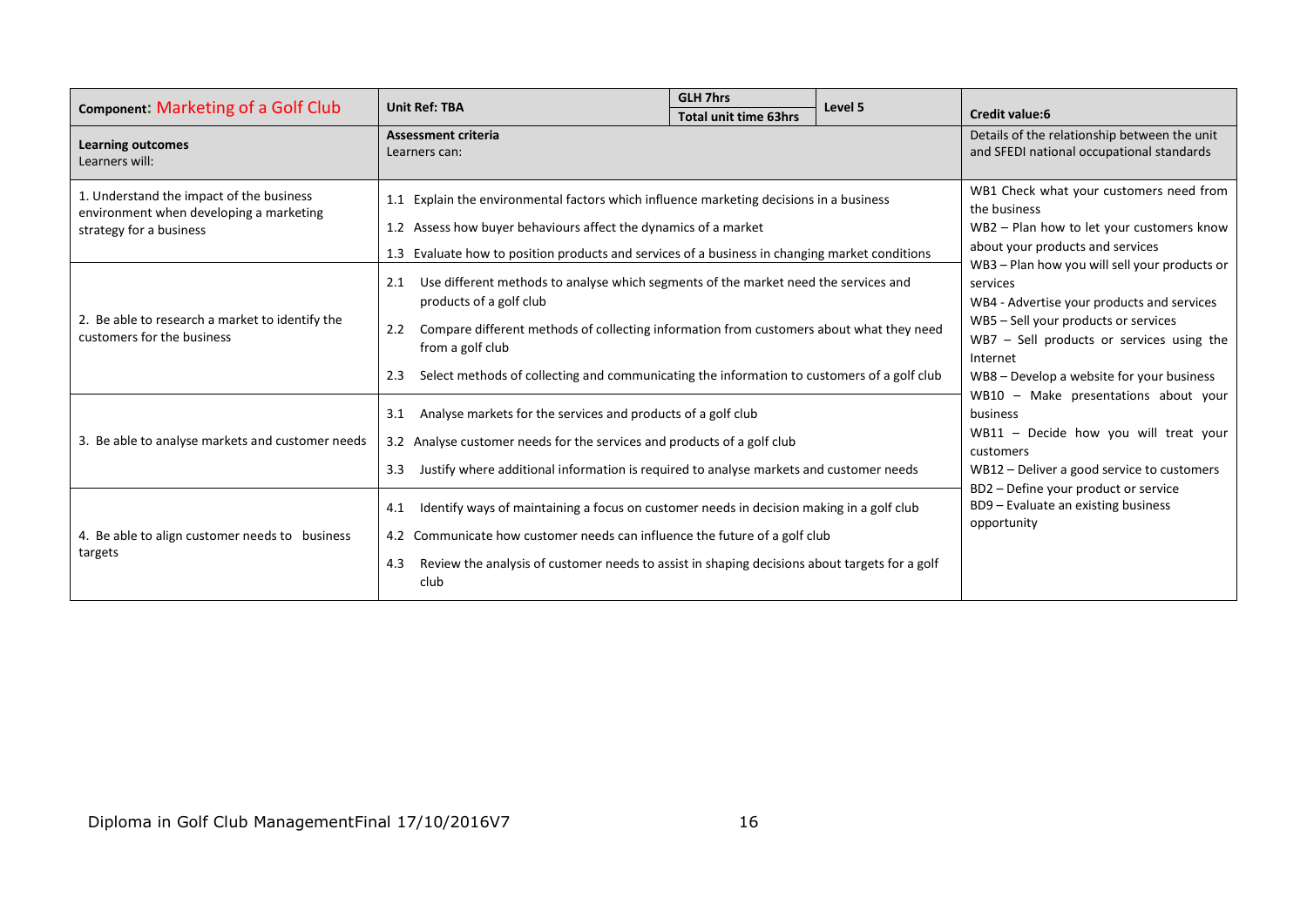| Component: Marketing of a Golf Club                                                   |                                                                                                                                                                                                                                                                                                                                                                                                                                                                                                                                                                                                                                                                                                                                                                   |  |  |                                                                                           |
|---------------------------------------------------------------------------------------|-------------------------------------------------------------------------------------------------------------------------------------------------------------------------------------------------------------------------------------------------------------------------------------------------------------------------------------------------------------------------------------------------------------------------------------------------------------------------------------------------------------------------------------------------------------------------------------------------------------------------------------------------------------------------------------------------------------------------------------------------------------------|--|--|-------------------------------------------------------------------------------------------|
| <b>Learning outcomes</b><br>Learners will:                                            | <b>Assessment criteria</b><br>Learners can:                                                                                                                                                                                                                                                                                                                                                                                                                                                                                                                                                                                                                                                                                                                       |  |  | Details of the relationship between the unit<br>and SFEDI national occupational standards |
| 5. Be able to produce a plan for marketing the<br>services and products of a business | Research marketing and promotional methods which could be used to market the services<br>5.1<br>and products of a golf club<br>5.2 Justify how goals set for marketing and promotion of the services and products match business<br>targets for a golf club<br>Develop forecasts for marketing and promotional activity for a golf club<br>5.3<br>Create a budget for marketing activities for a golf club<br>5.4<br>Develop an outline for a marketing plan for the services and products for a golf club<br>5.5<br>5.6 Use performance indicators for monitoring success in reaching agreed marketing targets in a<br>golf club<br>Use the outcomes from reviewing success in reaching marketing targets in evaluating the<br>5.7<br>performance of a golf club |  |  |                                                                                           |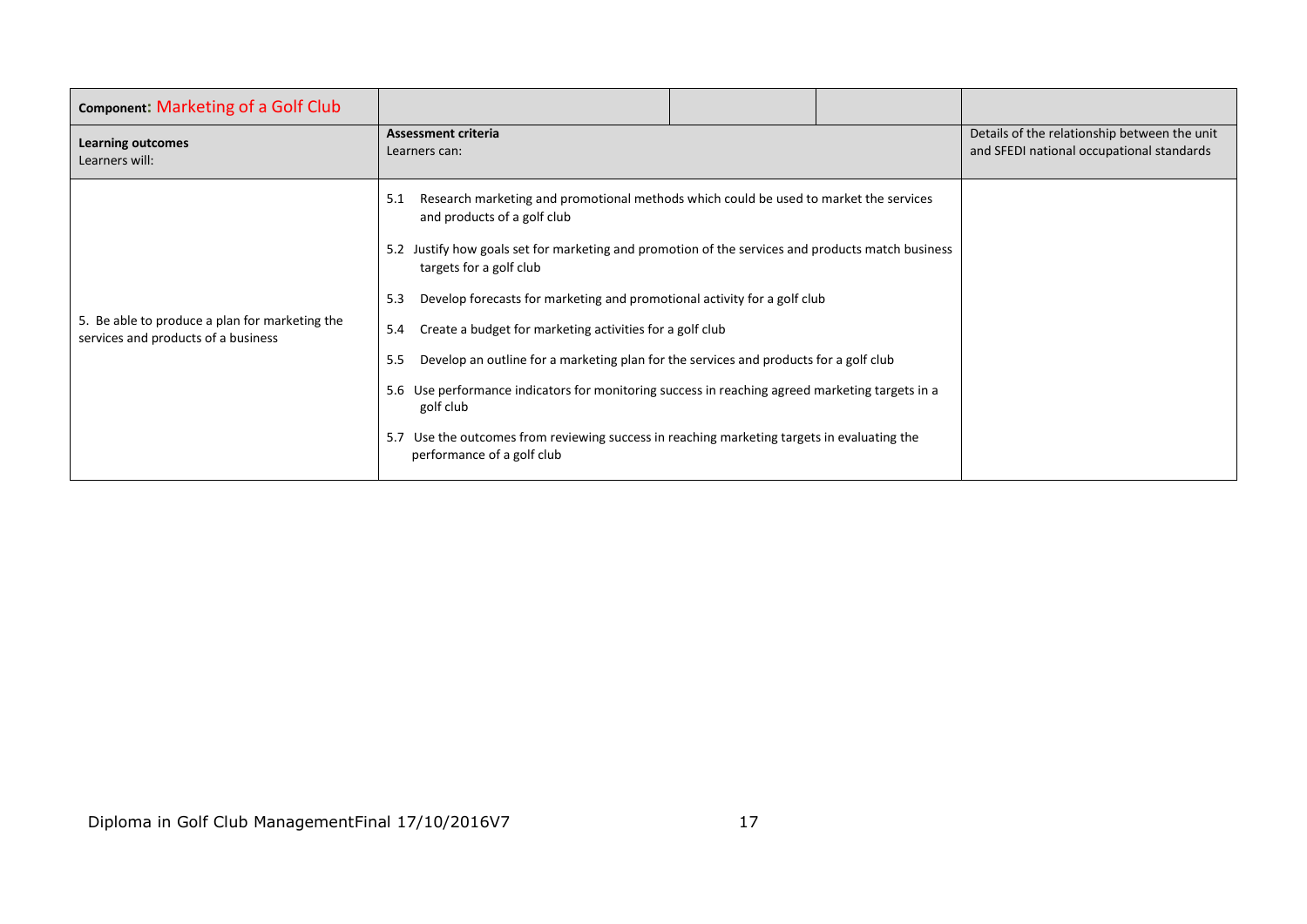| Component: Keeping up to date with                                                                                 | <b>Unit Ref: TBA</b>                                                                                                                                                                                                                                                                                                                                                                                                                                                                                                                           | GLH <sub>7</sub>             | Level 5 |                                                                                                                                                                                  |
|--------------------------------------------------------------------------------------------------------------------|------------------------------------------------------------------------------------------------------------------------------------------------------------------------------------------------------------------------------------------------------------------------------------------------------------------------------------------------------------------------------------------------------------------------------------------------------------------------------------------------------------------------------------------------|------------------------------|---------|----------------------------------------------------------------------------------------------------------------------------------------------------------------------------------|
| Legislation of a Golf Club                                                                                         |                                                                                                                                                                                                                                                                                                                                                                                                                                                                                                                                                | <b>Total unit time 31hrs</b> |         | <b>Credit value: 4</b>                                                                                                                                                           |
| Learning outcomes<br>Learners will:                                                                                | <b>Assessment criteria</b><br>Learners can:                                                                                                                                                                                                                                                                                                                                                                                                                                                                                                    |                              |         | Details of the relationship between the unit<br>and SFEDI national occupational standards                                                                                        |
| 1. Be able to review current legal and regulatory<br>requirements which impact on running a business               | Identify current legislation and regulations that shape the business environment of a golf club<br>1.1<br>Review who has the power to inspect the activities of a golf club<br>1.2<br>Assess who has the power to enforce laws and regulations related to the services and<br>1.3<br>products of a golf club<br>1.4 Develop a plan to outline the ways in which to comply with current laws and regulations in a                                                                                                                               |                              |         | $LG1$ – Choose a legal format that suits your<br>business<br>LG2 - Keep up to date with current legislation<br>LG3 - Develop procedures to control risks to<br>health and safety |
| 2. Be able to develop plans to work through<br>implications of legislation and regulation on<br>running a business | golf club<br>2.1 Identify ways of monitoring the impact of changes in legislation and regulation on managing a<br>golf club<br>2.2 Specify the indicators which can be used to assess the opportunities and challenges with<br>changes in legislation and regulation on managing a golf club<br>2.3 Develop a plan for managing the impact of changes in legislation and regulation in managing a<br>golf club<br>2.4 Identify an appropriate person to work through the implications of legislation and regulation in<br>managing a golf club |                              |         | $LG4$ – Conduct an assessment of risks in the<br>workplace<br>BS1 - Identify needs and suppliers<br>BS2 - Monitor the quality and use of supplies<br>and equipment               |
| 3. Be able to set terms and conditions in business<br>agreements and contracts that meet legal<br>requirements     | 3.1 Assess how to protect the trading name and activities of a golf club<br>Identify ways of negotiating terms and conditions in business agreements and contracts with<br>3.2<br>external stakeholders of a golf club<br>3.3 Plan how to review whether business agreements and contracts are adding value to the<br>objectives of a golf club                                                                                                                                                                                                |                              |         |                                                                                                                                                                                  |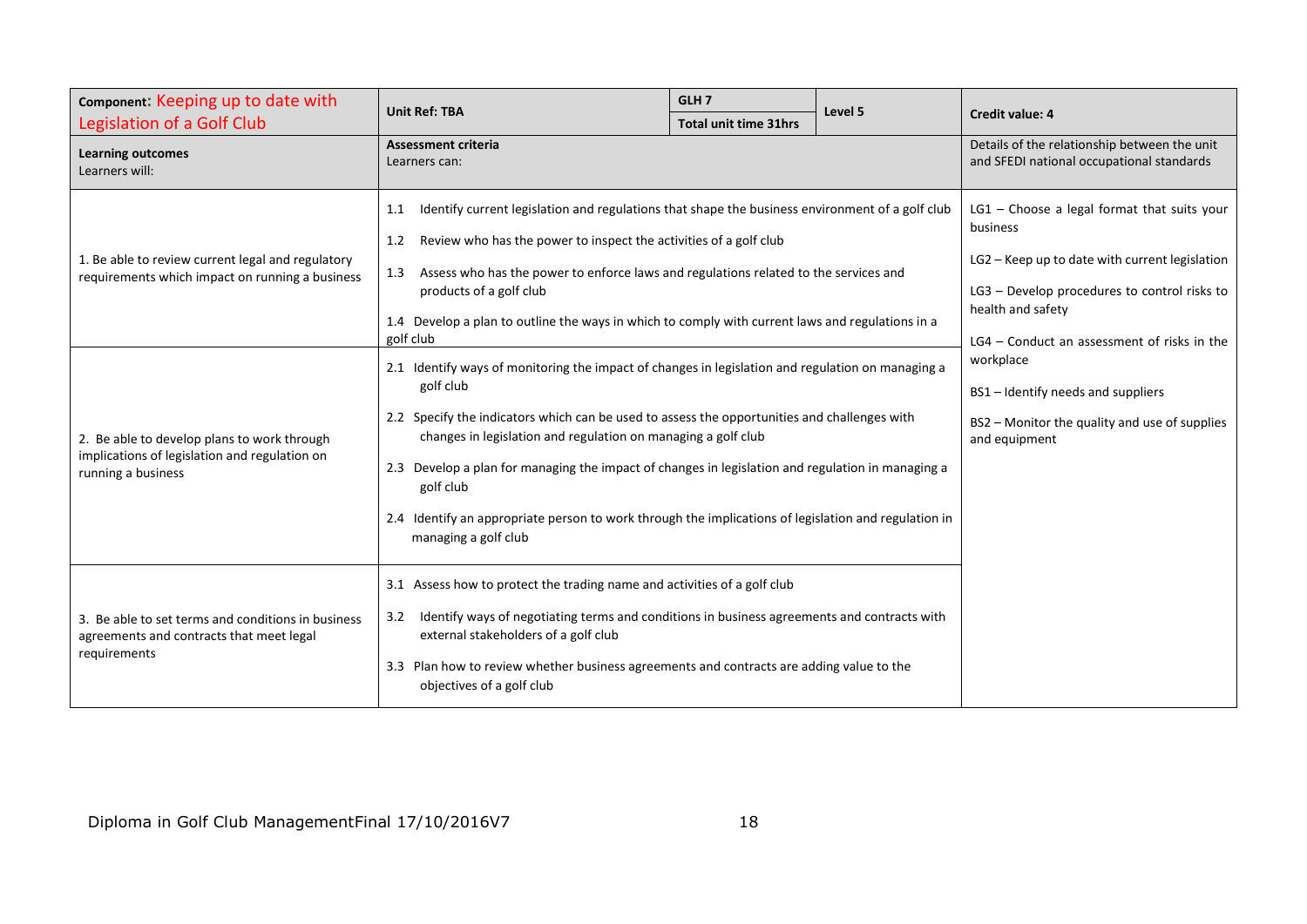| Component: Understand Personal and                                      | <b>Unit Ref: TBA</b>                                                                                                                       | <b>GLH 7hrs</b>              | Level 4                                                                                   | <b>Credit value: 3</b>                        |
|-------------------------------------------------------------------------|--------------------------------------------------------------------------------------------------------------------------------------------|------------------------------|-------------------------------------------------------------------------------------------|-----------------------------------------------|
| <b>Enterprising Behaviours and Skills</b>                               |                                                                                                                                            | <b>Total unit time 31hrs</b> |                                                                                           |                                               |
| <b>Learning outcomes</b><br>Learners will:                              | <b>Assessment criteria</b><br>Learners can:                                                                                                |                              | Details of the relationship between the unit<br>and SFEDI national occupational standards |                                               |
|                                                                         | Explain the skills associated with being enterprising<br>1.1                                                                               |                              |                                                                                           | YS1 - Explore your own motives                |
| 1. Understand what is meant by enterprising skills<br>and behaviours    | Critically evaluate the behaviours associated with being enterprising<br>1.2                                                               |                              |                                                                                           | YS2 - Check your ability to run the business  |
|                                                                         | Explain the personal qualities that might help the development of enterprising skills and<br>1.3<br>behaviours                             |                              |                                                                                           | YS3 - Improve your skills                     |
|                                                                         | Analyse the strengths and areas for development in own enterprising skills<br>1.4                                                          |                              |                                                                                           | YS4 - Seek advice and help for your business  |
| 2. Understand how enterprising skills and                               | Critically evaluate the importance of enterprising skills in running and managing a business<br>2.1                                        |                              |                                                                                           | YS5 - Manage your time                        |
| behaviours might be useful in different settings                        | 2.2 Assess the ways in which a golf club is enterprising                                                                                   |                              |                                                                                           | YS7 - Balance your business and personal life |
|                                                                         | Explain how enterprising people manage uncertainty and ambiguity to contribute to business<br>3.1<br>success                               |                              |                                                                                           |                                               |
| 3. Understand how enterprising skills contribute                        | Explain how enterprising people manage risk to contribute to business success<br>3.2                                                       |                              |                                                                                           |                                               |
| to the performance of a business                                        | Critically evaluate how own enterprising skills contribute to success of a golf club<br>3.3                                                |                              |                                                                                           |                                               |
|                                                                         | Identify actions required to address areas for development in own enterprising skills<br>3.4                                               |                              |                                                                                           |                                               |
|                                                                         | Explain the priorities that are important in a golf club and own personal life<br>4.1                                                      |                              |                                                                                           |                                               |
| 4. Understand ways of balancing business and<br>private life priorities | Critically evaluate short-term and long-term challenges in achieving a balance between a golf<br>4.2<br>club and own private life          |                              |                                                                                           |                                               |
|                                                                         | Specify responses to address short-term and long-term challenges in achieving a balance<br>4.3<br>between a golf club and own private life |                              |                                                                                           |                                               |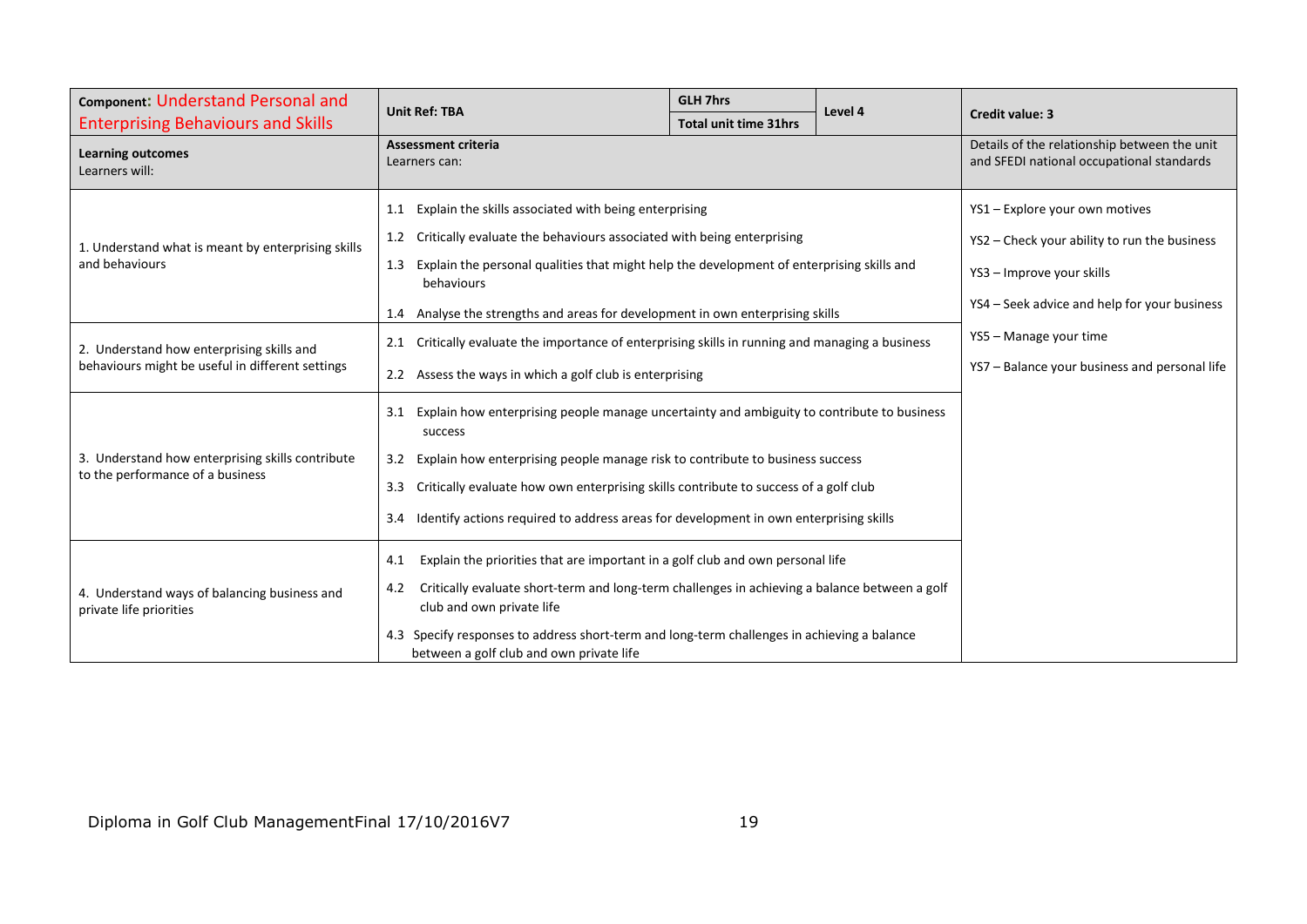| <b>Component: Developing and Managing a</b>                                                                  | <b>Unit Ref: TBA</b>                                                                                                                                                                                                                                                                                                                                                                          | GLH <sub>7</sub> | Level 5 |                                                                                                                                                                                                            |  |
|--------------------------------------------------------------------------------------------------------------|-----------------------------------------------------------------------------------------------------------------------------------------------------------------------------------------------------------------------------------------------------------------------------------------------------------------------------------------------------------------------------------------------|------------------|---------|------------------------------------------------------------------------------------------------------------------------------------------------------------------------------------------------------------|--|
| <b>Socially Responsible Golf Club</b>                                                                        |                                                                                                                                                                                                                                                                                                                                                                                               | <b>TQT 47</b>    |         | <b>Credit value: 5</b>                                                                                                                                                                                     |  |
| <b>Learning outcomes</b><br>Learners will:                                                                   | <b>Assessment criteria</b><br>Learners can:                                                                                                                                                                                                                                                                                                                                                   |                  |         | Details of the relationship between the unit<br>and SFEDI national occupational standards                                                                                                                  |  |
| 1. Understand the principles of socially<br>responsible business                                             | Describe the characteristics of a socially responsible business<br>1.1<br>Describe the different types of socially responsible business<br>1.2<br>Explain the motivations for being socially responsible in developing and managing a business<br>1.3                                                                                                                                         |                  |         | BD3 - Plan where your business is going<br>BD4 - Carry out a review of the business                                                                                                                        |  |
| 2. Understand the relationship between socially<br>responsible behaviour and sustainability of a<br>business | Explain the ways in which socially responsible behaviour adds value to sustainability of a golf<br>2.1<br>club<br>Evaluate indicators which can be used to review socially responsible behaviour in a golf club<br>$2.2^{\circ}$<br>Explain the concept of triple line accounting in reviewing the economic, social and<br>2.3<br>environmental performance and sustainability in a golf club |                  |         | BD5 - Carry out your plans for the business<br>BD6 – Make changes to improve the business<br>BD11 - Monitor the social performance of a<br>social enterprise<br>$LG5$ – Assess the environmental impact of |  |
| 3. Be able to develop a socially responsible<br>strategy for a business                                      | Identify socially responsible business behaviour in a golf club<br>3.1<br>Research opportunities for socially responsible behaviour in a golf club<br>3.2<br>Develop a plan of activities required to address opportunities for socially responsible<br>3.3<br>behaviour in a golf club<br>Communicate the plan of activities to key stakeholders in a golf club<br>3.4                       |                  |         | your business<br>WB11 - Decide how you will treat your<br>customers                                                                                                                                        |  |
| 4. Be able to review the impact of socially<br>responsible behaviour in a business                           | Develop a method by which to review the impact of socially responsible behaviour in a golf<br>4.1<br>club<br>Identify an appropriate person within a golf club to undertake a review of the impact of<br>4.2<br>socially responsible behaviour                                                                                                                                                |                  |         |                                                                                                                                                                                                            |  |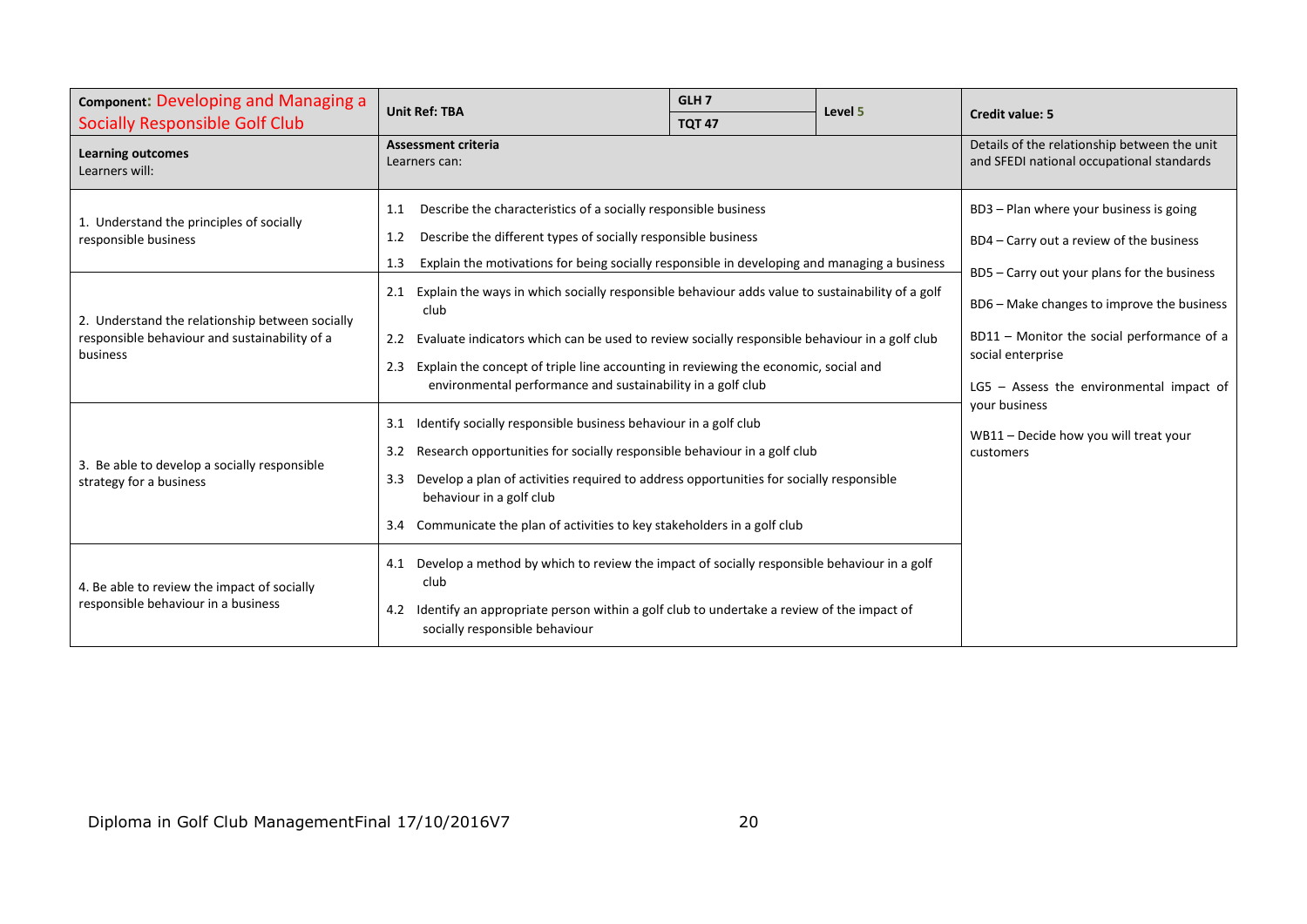| Component: Managing Innovation and                            | <b>Unit Ref: TBA</b>                                                                                                                                                                                                                                                                                                                                                 | <b>GLH 7hrs</b>           | Level 5 |                                                                                                                                                                                           |
|---------------------------------------------------------------|----------------------------------------------------------------------------------------------------------------------------------------------------------------------------------------------------------------------------------------------------------------------------------------------------------------------------------------------------------------------|---------------------------|---------|-------------------------------------------------------------------------------------------------------------------------------------------------------------------------------------------|
| Growth in a Golf Club                                         |                                                                                                                                                                                                                                                                                                                                                                      | <b>Total unit time 55</b> |         | <b>Credit value: 6</b>                                                                                                                                                                    |
| <b>Learning outcomes</b><br>Learners will:                    | <b>Assessment criteria</b><br>Learners can:                                                                                                                                                                                                                                                                                                                          |                           |         | Details of the relationship between the unit<br>and SFEDI national occupational standards                                                                                                 |
| 1. Understand what is meant by innovation in a<br>business    | Describe what is meant by being innovative at an individual level<br>1.1<br>Describe what is meant by being innovative at a business level<br>1.2<br>Identify different forms of innovation in business models<br>1.3<br>Explain the relationship between innovation and growth in a business<br>1.4<br>Evaluate the extent to which a business is innovative<br>1.5 |                           |         | BD1 - Check the likely success of a business<br>idea<br>BD4 – Carry out a review of the business<br>BD5 - Carry out your plans for the business<br>BD10 – Get support for a creative idea |
| 2. Be able to support the innovation process in a<br>business | Identify the sources of innovation in a golf club<br>2.1<br>2.2 Explain the process of innovation in a golf club<br>Assess how to promote innovation in a golf club<br>2.3<br>Develop methods to embed an innovative culture in a golf club<br>2.4<br>2.5 Promote innovative approaches to business activities in a golf club                                        |                           |         | EE1 - Achieve your goals for the business<br>EE2 - Win and keep customers<br>$EE3$ – Make deals to take your business<br>forward<br>EE4 - Find innovative ways to improve your            |
| 3. Be able to review innovative activity in a<br>business     | Select a framework to review the progress of putting ideas into practice in a golf club<br>3.1<br>Use a framework to review the progress of putting ideas into practice in a golf club<br>3.2<br>Communicate to others in a golf club the actions required to address areas for development in<br>3.3<br>putting ideas into practice                                 |                           |         | business<br>EE5 - Build relationships to build the<br>business                                                                                                                            |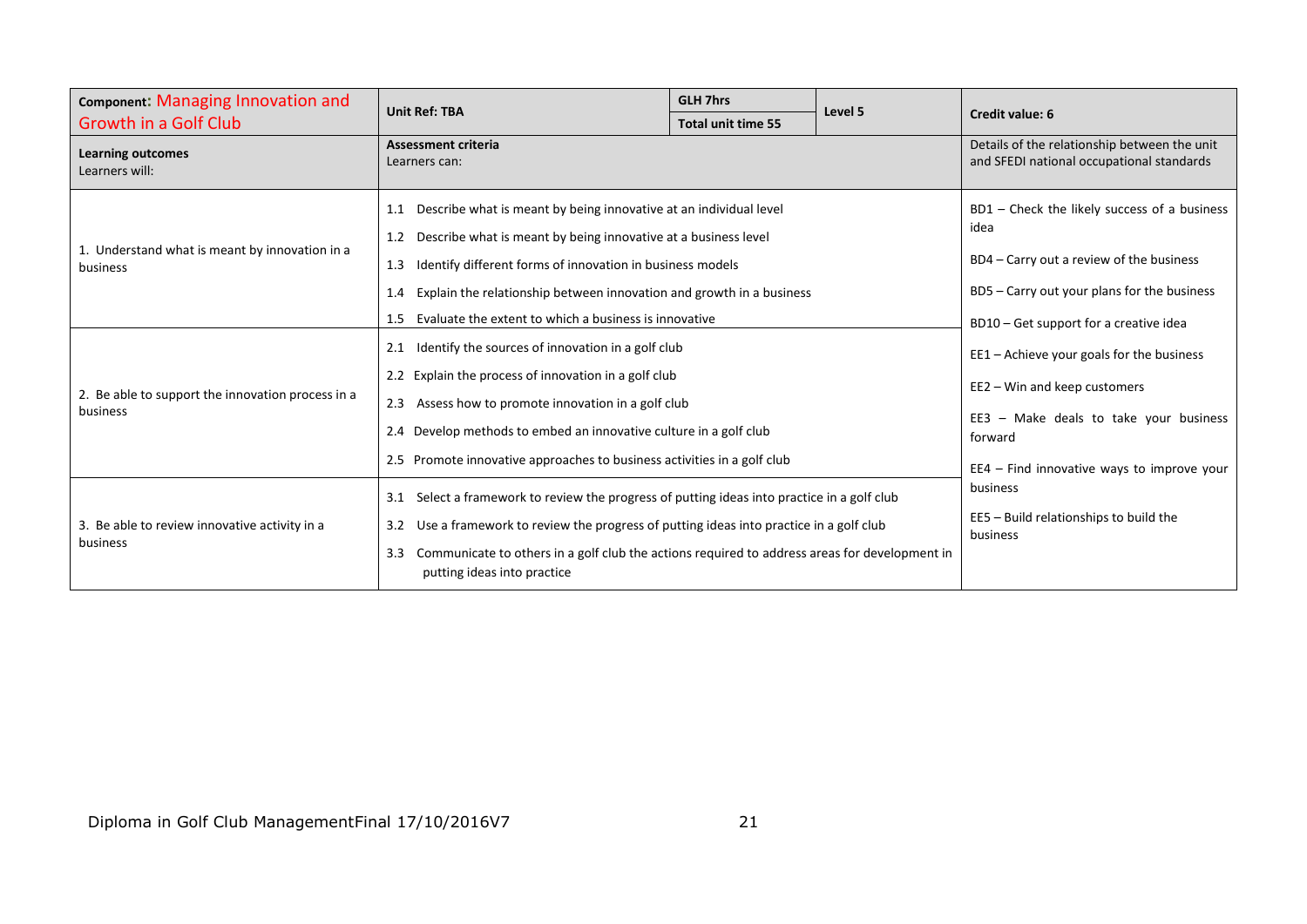# **Section 3: Approved Centre delivery**

### **3.1 Learning Programme**

The qualification is designed to be delivered via a blended learning approach including a mix of face-to-face tutor led unit workshops, complemented by structured distance learning and personal practice and assessment

The ASQ Level 5 Diploma in Golf Club Management has a credit maximum value of 48. This suggests that to complete the qualification it would take an 'average' learner 471 hours Total Qualification Time to acquire the necessary knowledge and understanding and demonstrate the associated skills. Each component includes a small amount of 'guided learning hours' or GLH; this is the estimated tutor contact time *i.e.* the face-to-face guided activities of which will be under observation. Not all learners will take the same amount of time to complete the qualification as there will be variation in learner's requirements. For the entire qualification, the GLH is no more than 63 hours. The learning programme for this qualification should include the following key aspects:

- **Initial assessment** of the learner, to recognise any experience relevant to the qualification; and, to identify any additional support required by the learner in relation to disability or specific learning needs.
- **Induction** to ensure learners understand the requirements of the qualification, how the qualification will be managed by the centre and what the expectations and aspirations are of them
- **Practice opportunities** where learners are able to put into practice aspects of the training either in a simulated / peer environment or where feasible within a 'real' life work situation.
- **•** Learner development opportunities support and guidance from centres to assist learners in their development of the appropriate knowledge and understanding for the qualification
- **Assessment opportunities** formal opportunities for learners to evidence the requirements of the qualification submitted electronically (unless reasonable adjustment applies).

There is no set approach to delivery of the qualification; ASQ does not insist that Approved centres deliver qualifications in a certain way however it can offer guidance on good practice (see below). ASQ approved centres are able to design learning programmes to meet the needs of learners balanced with the requirements of the qualification.

Approved Delivery Centres must ensure that the chosen mode of delivery does not unlawfully or unfairly discriminate, and that equality of opportunity is promoted. Approved Delivery Centres will monitor barriers to learning that may arise and where reasonable to do so will take steps to address these. Please ensure contents of your delivery plan are approved by ASQ prior to registration of learners.

Guidance on learning programme design can be provided by ASQ: please contact the ASQ offices for details.

### **Approved centre additional remit of Responsibility**

ASQ approved centres must use the full qualification title when advertising or making reference to the qualifications.

Approved Centres must ensure that candidates understand that the Level 5 qualification provides them with knowledge and skills to be able to develop competencies of a Golf Club Manager. Learners should be supported by Approved centres to understand the requirements of the qualification, and ensure that those learners admitted have sufficient capability at the right level to undertake the learning and assessment.

ASQ Approved Centres are to have mechanisms in place to demonstrate learners are recruited with integrity onto appropriate qualifications that will:

Meet their needs, enable and facilitate learning, and enable progression whilst documenting/recording the learner's journey and results.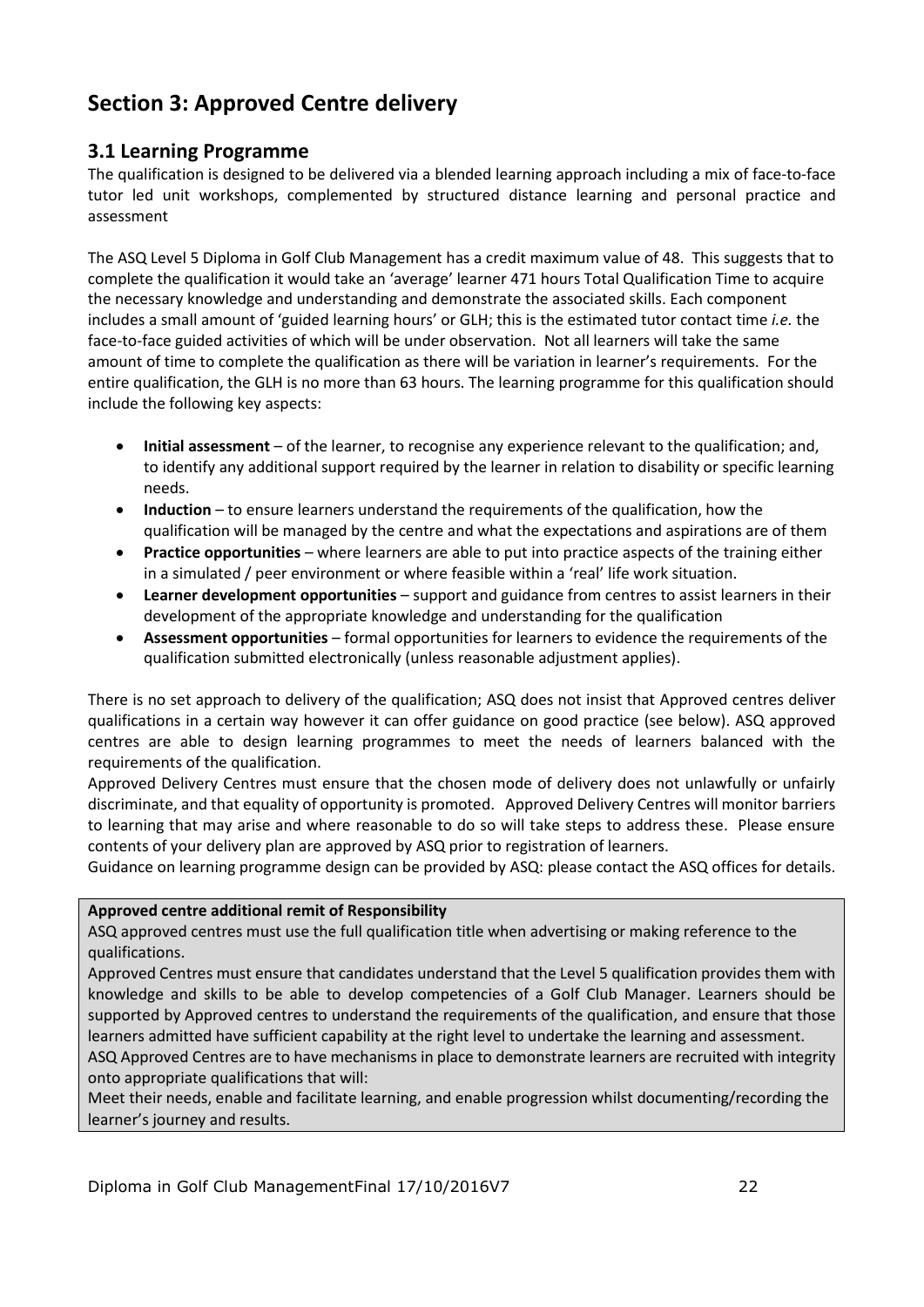### **3.2 Support for learners**

Some learners may require additional support from a tutor/assessor or other person (e.g. a mentor or learning support practitioner) in order to achieve the requirements of the qualification. In such circumstances, (for example where candidates have additional learning needs), Centres can make reasonable adjustments to the learning programme for that individual (including adjustment to assessment but not assessment criteria). Centres must have an appropriate and agreed policy **(ASQ policy F2**) for reasonable adjustments to assessments.

A variety of organisations provide continuing support for learners as they develop their golf management skills. The PGA, GCMA and BIGGA, provide workshops, education and resource material that can assist in the development of relevant knowledge.

### **3.3 Facilities / resources to support delivery**

This guidance supports and augments the generic criteria for facilities / resources found in the ASQ approved Centre Approval Application Pack. All sites used for the training and / or assessment of the qualification must meet the requirements of health and safety regulations and accepted safe practice in the occupational area.

ASQ Approved Centres must be able to provide a suitable environment conducive to learning for the effective delivery and assessment of the qualification *i.e.* facilities that are well ventilated, well lit, of adequate size and can accommodate any access to eLearning required on the day. The table below provides an overview of the facilities / resources which may be required to support the delivery and assessment of both the theory and practical elements of the Level 5 qualification.

<span id="page-23-0"></span>

| <b>Theory sessions</b>                          | <b>Practical sessions</b>                                         |  |  |
|-------------------------------------------------|-------------------------------------------------------------------|--|--|
| Conference room for Induction day               | online user and password                                          |  |  |
| Additional rooms as required for syndicate work | Resource to access web based application e.g. PC,<br>laptop etc.  |  |  |
| Flip Chart, Pens, Post-its                      | Learner briefing notes and requirements for<br>access to webinars |  |  |
| Projector and screen                            | Tutor session notes and aide memoire                              |  |  |
| WI-fi access for online resources               |                                                                   |  |  |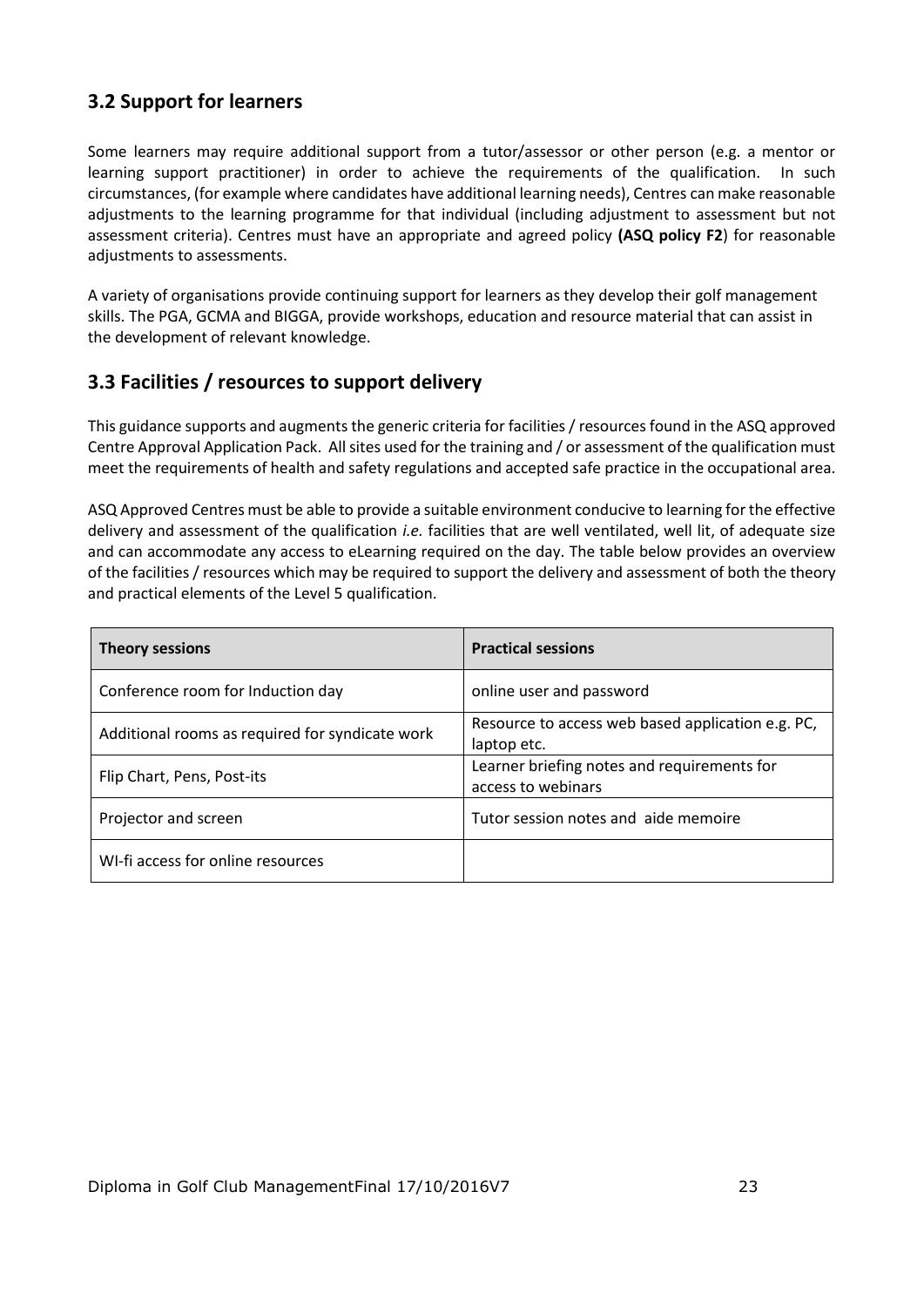## **Section 4: Assessment Strategy**

### **4.1 Overview**

This Level 5 qualification is a vocationally-related qualification. Certification of the ASQ Level 5 Diploma in Golf Club Management requires learners to complete registration, on line learning with some on job/job simulation practice and a commitment to attend a 1 day introduction. In addition, learners must provide sufficient evidence to satisfy all the assessment criteria conducted as below and all evidence submitted by learners should be valid and authentic. Additional blended learning and workshops are available should learners feel they need any additional support.

#### **4.2 Qualification content – on line resource.**

Learning programme and assessment content has been designed for a blended learning approach. An online assessment and quality assurance tool is utilised throughout the lifetime of the qualification to complete learning and assessment activities either within the approved centres or remotely. Upon registration, and upon completion of the induction day, learners will be issued with their own user id and password to access the browser based system. All work completed and submitted online can be confidentially stored, tracked and audited for Quality assurance purposes.

#### **4.3 Assessment methods.**

Approved Centres and their assessment sites will be responsible for coordinating the above assessments for the requirements of the qualification. Other methods that may be designed and used by Approved Centres to achieve the above assessment criteria include (but not limited to the following):

- Written questioning/on line assessment
- Case studies
- Reports
- Oral questioning
- Professional discussion
- Observation of performance/applied practice both simulation and workplace environment
- Examination/assessment of work book.

Other methods may be used by Approved Centres in agreement with ASQ. Approved Centres wishing to use other methods and resources to assess their learners must contact ASQ in advance to gain approval. In some instances regulatory approval may also be sought.

The assessment of performance, where feasible should be taken or produced in both simulated and 'real life' context where feasible in order to be able to offer feedback to learners on their performance

Tutors and assessors should be aware that on completion of the final assessment feedback to students they should encourage and assist their identification of continuous professional development, or, if necessary, preparation for re-assessment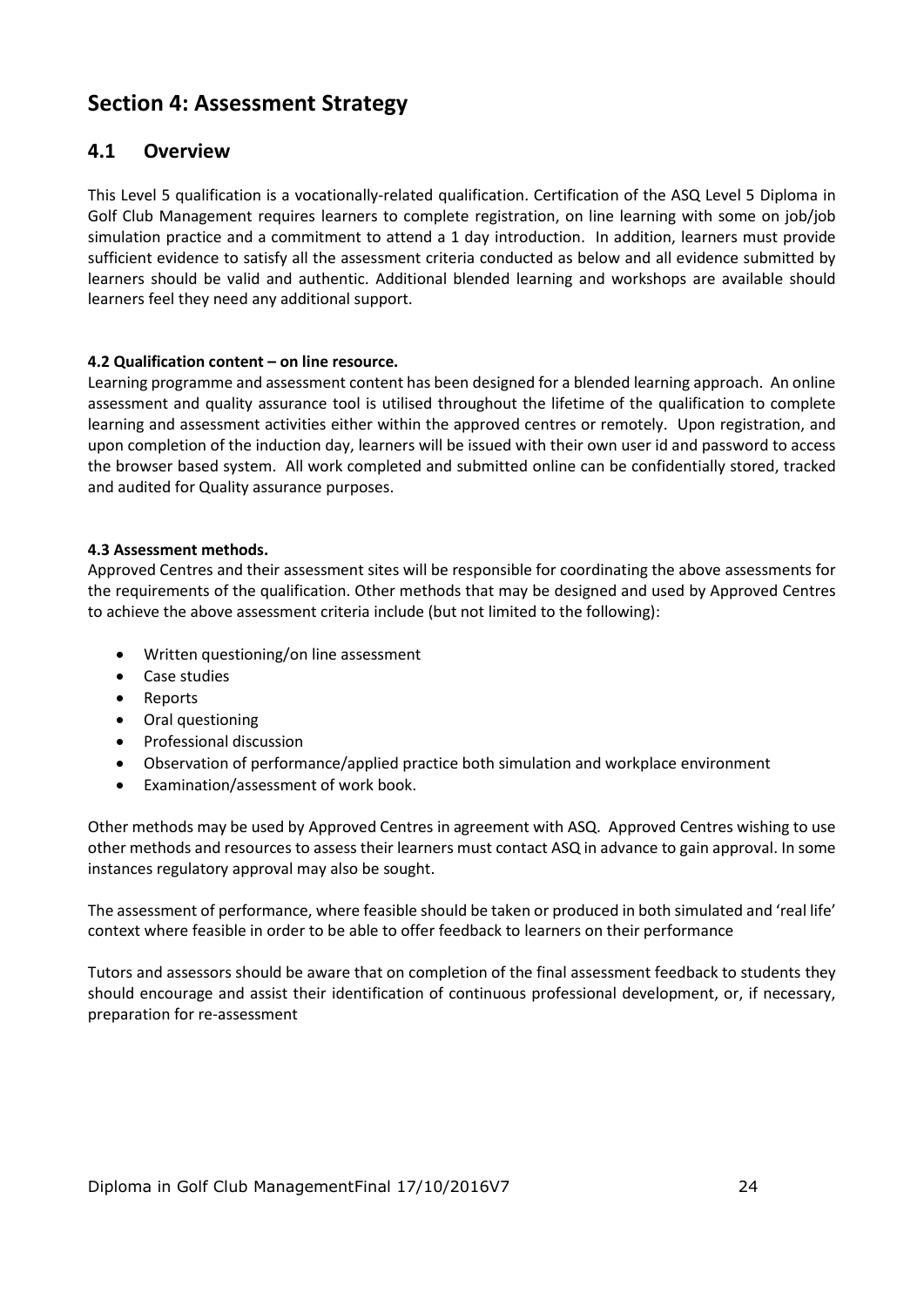#### **4.4 Reassessment Procedures**

Candidates who are unsuccessful within 20% or less of assessment outcome will be required to submit the appropriate portion of their assessment free of charge on one occasion only and at a cost of 60.00 per unit for each reassessment thereafter. Candidates who are unsuccessful in 21% or more of assessment outcome will be required to resubmit the appropriate portion of the assessment with the applicable approved centre resit charge within their three-year period of registration on all occasions. Candidates are eligible for unlimited paid re-assessment attempts for each element of assessment within their three year registration. Each element of re-assessment (i.e. the assessed workbook and/or the online assessment) is to be assessed against all of the required element of the assessment criteria not yet achieved and **should only be 'assessed' on this previously failed criteria.** 

It is the responsibility of the Approved Centre to arrange and staff re-assessment opportunities at a candidate cost to be set by that approved centre. ASQ will not make additional charges to the approved Centre for processing re-assessments.

NB. If after following approved centre procedure, a candidate fails to disclose a particular learning need prior to undertaking the assessment modules of the qualification that subsequently is shown to have directly contributed to their failure to achieve required competencies, the candidate will be eligible for a further assessment attempt to achieve the required competency at the standard reassessment cost. Further Reasonable adjustments required may be permissible as per ASQ reasonable adjustment policy dependant on individual circumstances.

### **Guidance on recording assessments.**

Assessor observations and findings should be recorded on the appropriate Assessment Forms and saved to each individual candidate file electronically. Approved centres may use their own template forms if preferred upon liaison with ASQ to ensure all assessment criteria is met.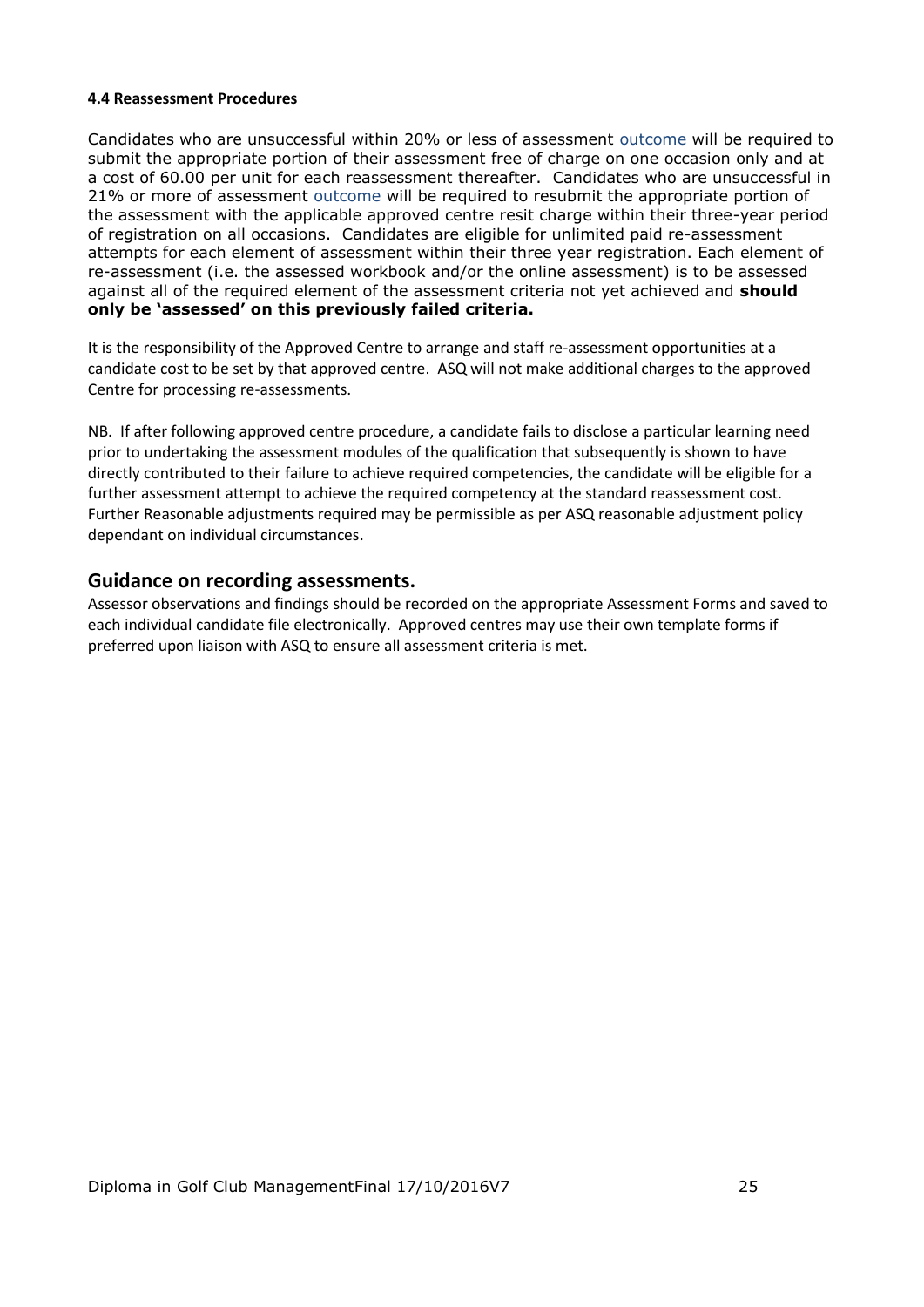### **Guidance for candidates with particular needs – reasonable adjustments**

ASQ endeavours to ensure that the assessment requirements and methods used within its qualifications are sufficiently flexible to enable the widest range of learners to fairly and reliably achieve the qualification. Learners who have a specific learning need, who have the ability to discharge qualification duties competently on qualifying, should be referred to the Guidance for Candidates with Particular Assessment Needs (reasonable adjustment policy).

ASQ ensures that any specific arrangements made by approved *Centres* to accommodate learners' needs are valid and reliable and fair to other learners, and, meet the assessment requirements of the qualification. Approved Centres need to ensure that learners are not given an unfair advantage or that other learners are disadvantaged by any adjustment to assessments to accommodate learners' specific needs.

Approved Centres should refer to the *'ASQ Approved Centre Handbook',* which contains the following sections that centres should refer to as appropriate:

- Section 10 Equal opportunities in relation to access to, and fairness in assessment
- Section 11 Reasonable adjustments policy and procedures
- Section 12 Special considerations policy and procedures.

### **Certification**

When learners have achieved all the elements of the qualification and all evidence has been checked and quality assured, Approved *Centres* can contact ASQ for certification.

ASQ will validate the claim for certification from receipt of all learners successfully completing the ASQ L5 Diploma in Golf Club Management qualification from the approved centre.

Upon receipt of these claims ASQ will confirm valid claims within specified agreed timescales (currently 2 weeks.)

ASQ will supply approved centres with a list of confirmed candidates passed along with accompanying certificates to follow either directly from ASQ or its chosen outsourced certificate provider.

Certificates will only be issued for competent candidates that have achieved the assessment criteria for the qualification as a whole. No individual unit certificates will be issued.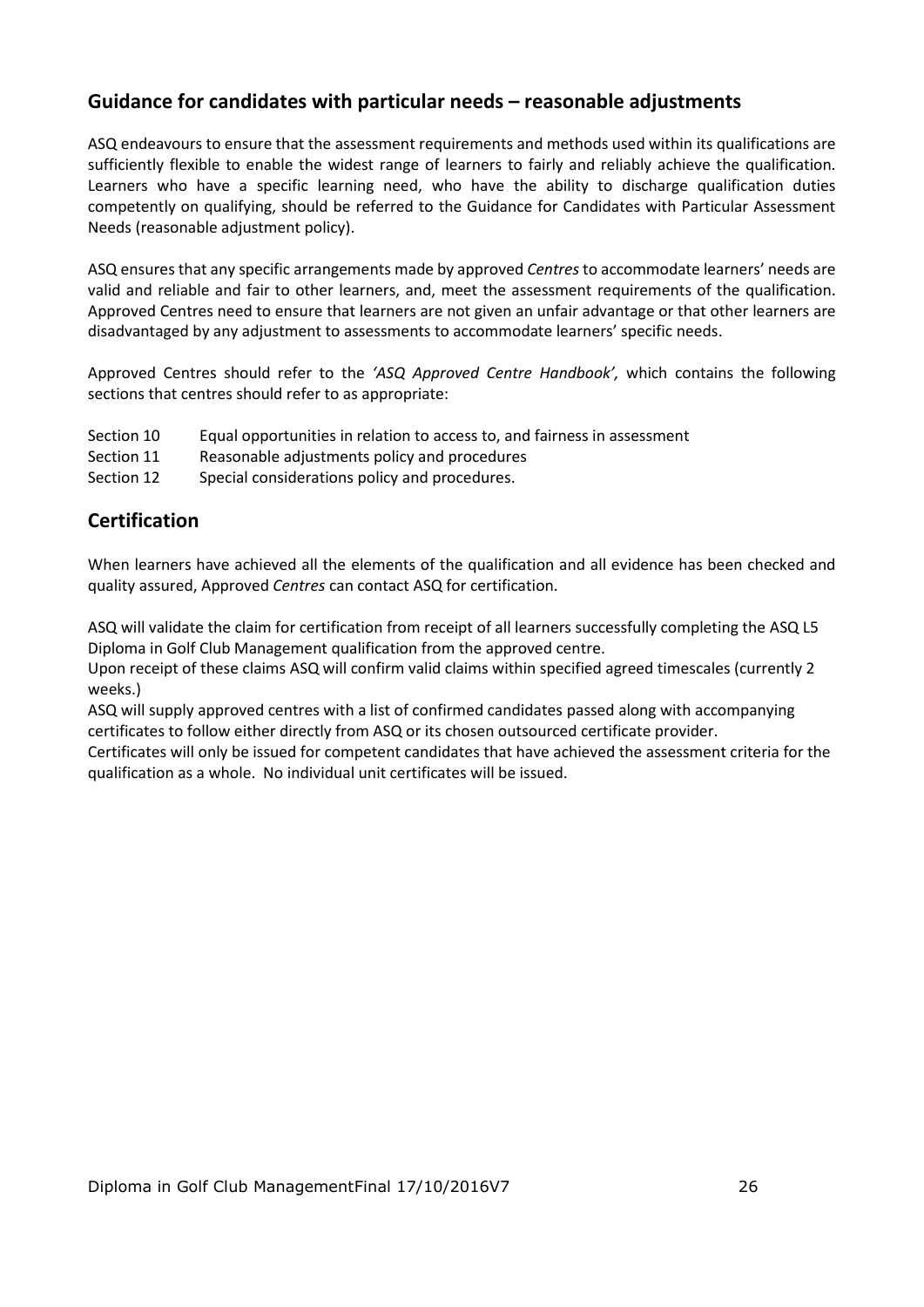# **Section 5: Delivery workforce criteria**

Approved centres must ensure they have the appropriate personnel involved in the delivery, assessment and quality assurance of ASQ qualifications. The following criteria are the minimum criteria that need to be met by those involved in the delivery, assessment and quality assurance of the qualification.

### **Criteria for Tutors**

**Tutors** of the ASQ Level 5 Diploma in Golf Club Management should:

- **Essential**
	- Be able to demonstrate current relevant knowledge and competence in relation to Golf Club Management
	- Have excellent interpersonal skills and be able to communicate effectively with learners using a variety of mediums
	- Have attended the relevant ASQ Level 5 Diploma in Golf Club Management learning orientation programme
	- Have experience of delivering training programmes to a range of individuals or groups and providing support, guidance and mentoring to candidates.

### **Desirable:**

- Be an active and appropriately qualified manager
- Have a relevant tutoring qualification e.g. prepare to teach in the Lifelong Learning Sector (PTLLS) or equivalent

### **Criteria for Assessors**

Assessors of the ASQ Level 5 Diploma in Golf Club Management should:

- **Essential** 
	- Be able to demonstrate current relevant knowledge (and where possible competence) in relation to Golf Club Management
	- Have a relevant assessor qualification e.g. Certificate in Introduction to Assessment Practice in Sport, or current/recognised equivalent eg former A1/V/D awards in conjunction with CPD based on current Learning and Development unit 9.
	- Have attended the relevant ASQ Level 5 Diploma in Golf Club Management learning orientation programme
	- Have experience of assessment and awarding procedures
	- Be familiar with the requirements in relation to conducting assessment, recording assessment decisions and maintaining candidate's records.

#### **Desirable**

Hold an equivalent management qualification or experience

**Note:** It is acknowledged that, for the ASQ Level 5 Diploma in Golf Club Management, the same person or two different people may fulfil the roles of tutor and assessor. Whichever option is chosen, the centre's Associated Sports Qualifications appointed External Verifier will wish to ensure that all persons providing training or assessment for the qualification meet the qualification specific criteria detailed above.

### **Continuing Professional Development**

<span id="page-27-0"></span>It is an expectation that the workforce involved in the delivery and assessment of qualifications within Approved *Centres* remains current and continually delivers best practice relevant to the roles. This commitment to continued good practice in the delivery of qualifications can include regulated or legislative requirements and / or standardisation events as well as dedicated opportunities to develop technical skills and knowledge relevant to the roles.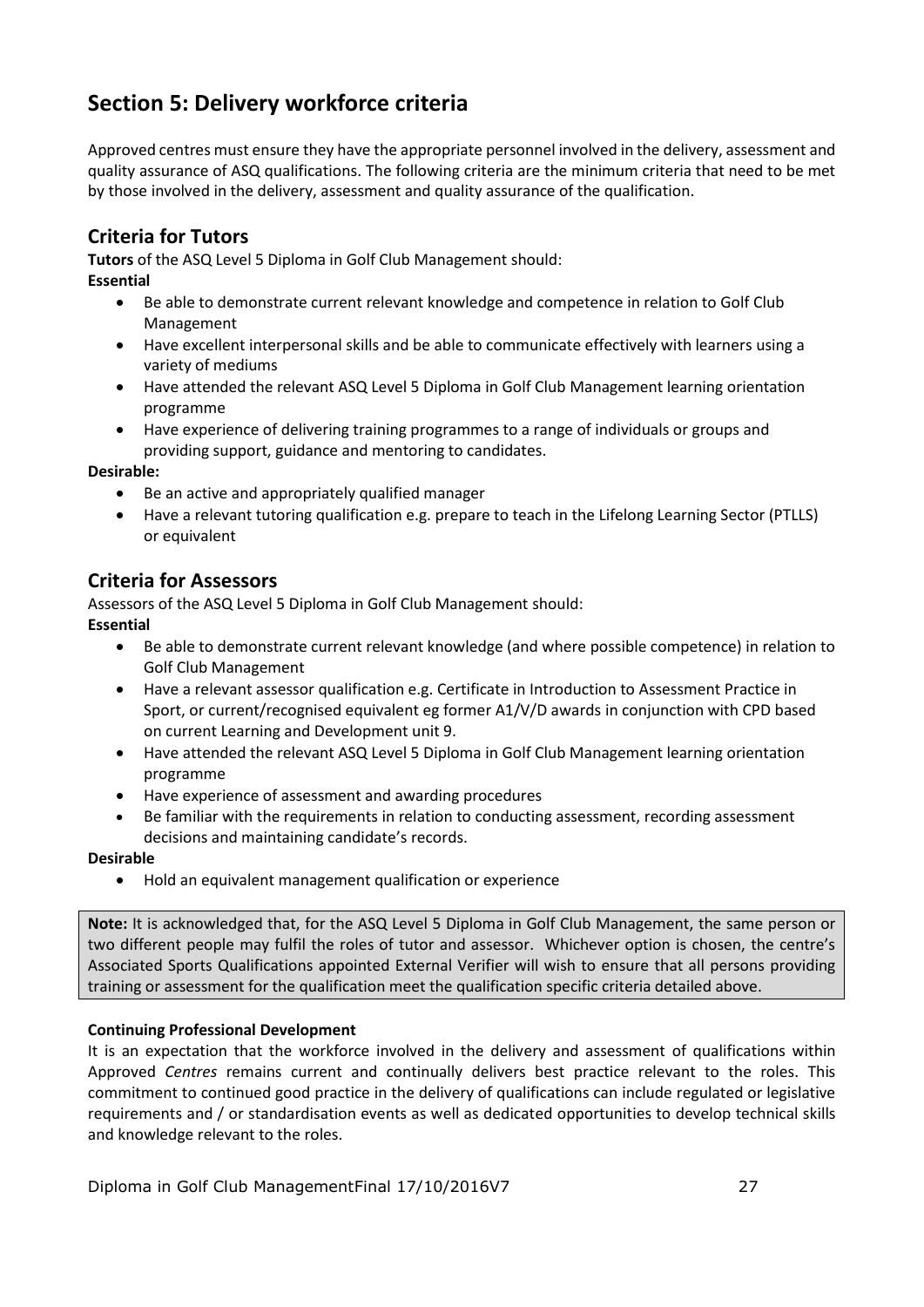# **Section 6: Quality assurance**

The quality assurance of qualifications is of paramount importance to ensuring the quality and standard of ASQ's qualifications is maintained across all Approved *Centres* and its assessment sites. High quality learning environments, assessments and quality assurance practices within approved *Centres* is a key driver of the success of ASQ's qualifications. Good quality assurance procedures can lead to:

- improved learner experience
- increases in learner achievement
- improved retention / completion rates
- Cost-effective programmes for providers / organisations.

Approved centres should plan for the quality assurance of programmes from the earliest stage of development and implementation. Good quality assurance procedures will ensure *Approved centres* meet ASQ's requirements and where appropriate can satisfy external organisation's requirements for quality vocational education and training. Quality assurance of qualifications applies to the:

- recruitment process
- induction of learners into qualifications
- initial assessment of learners
- design of learning programmes
- delivery (teaching / tutoring) of the learning programme
- support of learners
- assessment strategy
- record keeping and monitoring of progress
- achievement and certification of learners
- review and development of programmes / procedures.

### **Internal quality assurance**

ASQ Approved Centres must have effective quality assurance policies and procedures in place to deliver ASQ qualifications. ASQ Approved Centres are responsible for the internal quality assurance of ASQ's qualifications. ASQ will provide external quality assurance.

Approved Centres must provide a plan ('when') for the quality assurance of the qualification and also detail the strategy to be used *i.e.* what sampling will be conducted and using what methods (observed practice and / or paper or desk-based). The plan should outline when the various quality assurance methods will be conducted, what standardisation activities are conducted and who will be involved in the internal quality assurance process. Sampling should include that of learners, range of assessors (if appropriate), methods of assessment, evidence and also the records of assessments conducted within the approved centre/assessment site.

Whoever (e.g. IV or Lead IV) is responsible for the internal quality assurance within an approved Centre will need to ensure that all factors related to quality assurance are covered. This should include:

- ensuring all quality assurance policies and procedures are 'fit for purpose'
- the plan and strategy for quality assurance is implemented and revised where appropriate
- clear communication of the quality assurance procedures is known within the *Centre*; and effective communication is implemented with the appointed External Verifier / ASQ
- all personnel involved in the assessment of the qualification are appropriately qualified and conduct their practice in accordance with the appropriate National Occupational Standards
- Assessors being supported and regularly observed to maintain standards.

Diploma in Golf Club ManagementFinal 17/10/2016V7 28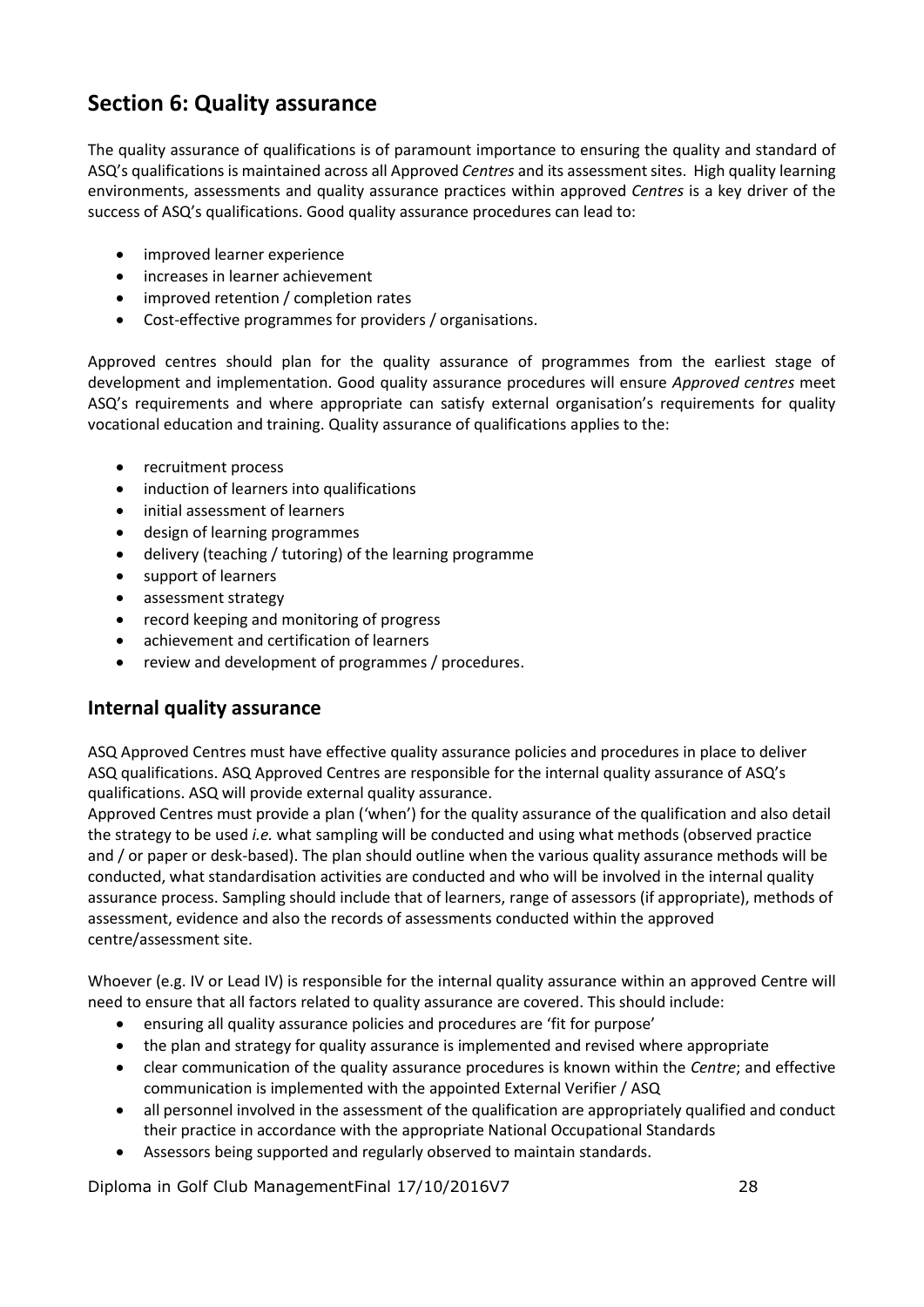### **The quality assurance workforce**

Internal Verifiers are an important part of the workforce within an Approved Centre and should work integral to the delivery workforce. The role of the IV is extremely important with an Approved *Centre* and they should provide guidance and support to assessors as well as ensure the quality of assessment is maintained. Where Approved *Centres* have more than one IV, it is advised that one IV adopts a 'Lead' role to provide the contact point with ASQ, and the appointed External Verifier.

### **Criteria for Internal Verifiers**

Internal Verifiers (or IVs) of the ASQ Level 5 Diploma in Golf Club management should:

- Have current experience of conducting quality assurance in an education and training environment,
- Hold a recognised quality assurance qualification such as the Level 3/4 Award in the Internal Quality Assurance of Assessment Processes and Practice or equivalent qualifications, for example, the V1 qualification or preceding D34 qualification.
- Be familiar with the requirements in relation to conducting assessment, recording assessment decisions and maintaining candidate's records.
- Evidence of operating within a broad range of assessing contexts within a similar subject area maintaining CPD based on current L+D unit 11

**Note:** Internal Verifiers cannot quality assure assessments that they have conducted.

### **Continuing Professional Development of IVs**

As is outlined for the delivery workforce, it is an expectation that the workforce involved in the quality assurance of qualifications within Approved *Centres* remains current and continually delivers best practice relevant to the role. This commitment to continued good practice in the quality assurance of qualifications can include regulated or legislative requirements and / or standardisation events as well as dedicated opportunities to develop technical skills and knowledge relevant to the quality assurance role(s).

### **External Quality Assurance**

External quality assurance for the qualification will be provided by ASQ; a nominated External Verifier (or EV) will be appointed by ASQ when a *Centre* is approved to deliver the qualification. External quality assurance will include:

- approval and ongoing monitoring of the *Centre*
- guidance and support to Approved *Centres* in the delivery and assessment of the qualification
- monitoring of assessment practice
- monitoring of the internal quality assurance procedures.

ASQ conducts external quality assurance to ensure its qualifications are delivered, assessed and quality assured to the highest of standards. And specifically, to ensure that assessment practice within Approved *Centres* is valid and reliable.